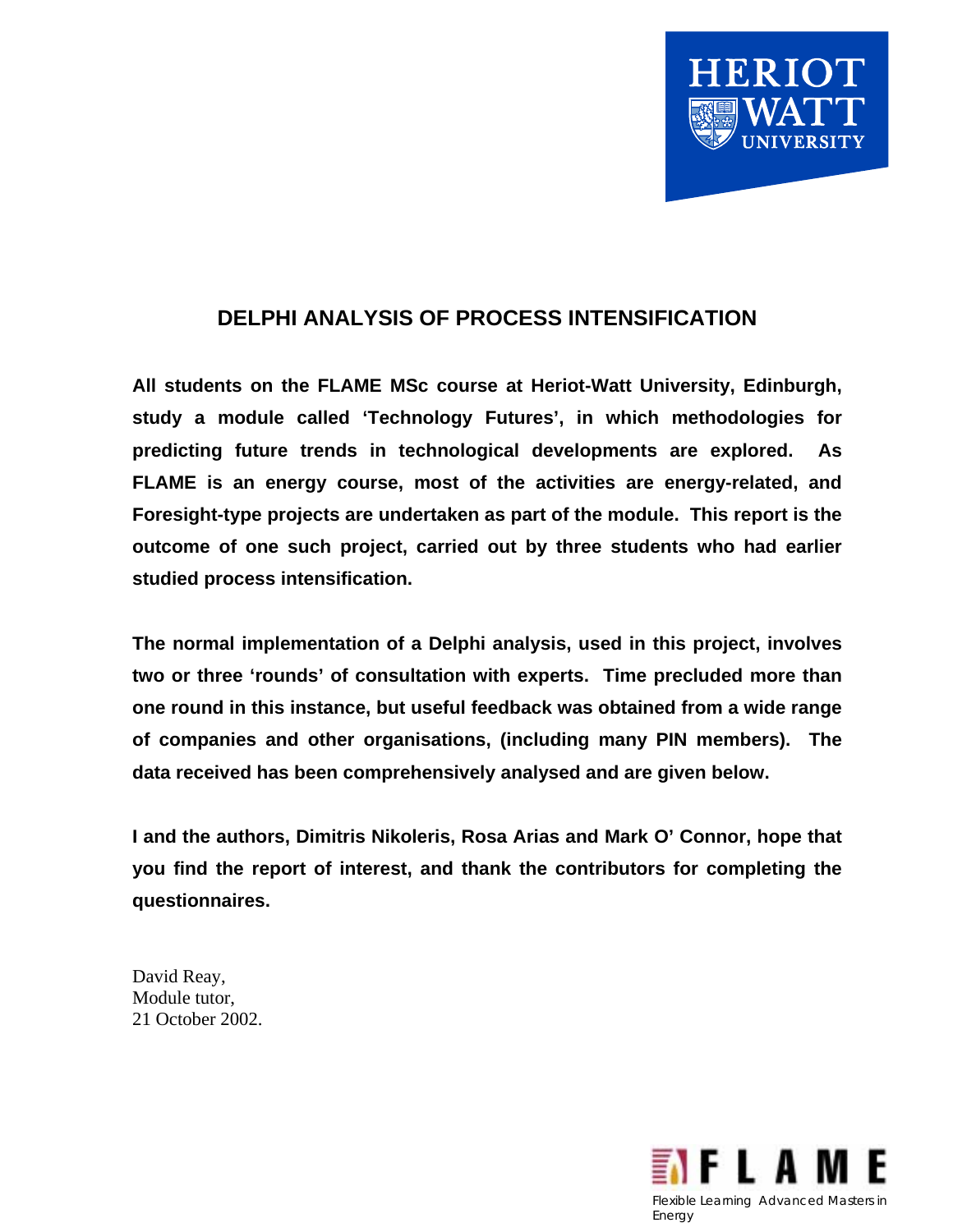

# **Heriot-Watt University**

# **Department of Mechanical and Chemical Engineering**

## **MSc in Energy**

# **Technology Futures Assignment**

**Title: ''Initial Delphi study on Process Intensification Technologies''**

**Authors: Dimitris Nikoleris Rosa Arias Mark O' Connor** 

**Supervisor: Prof. David A. Reay**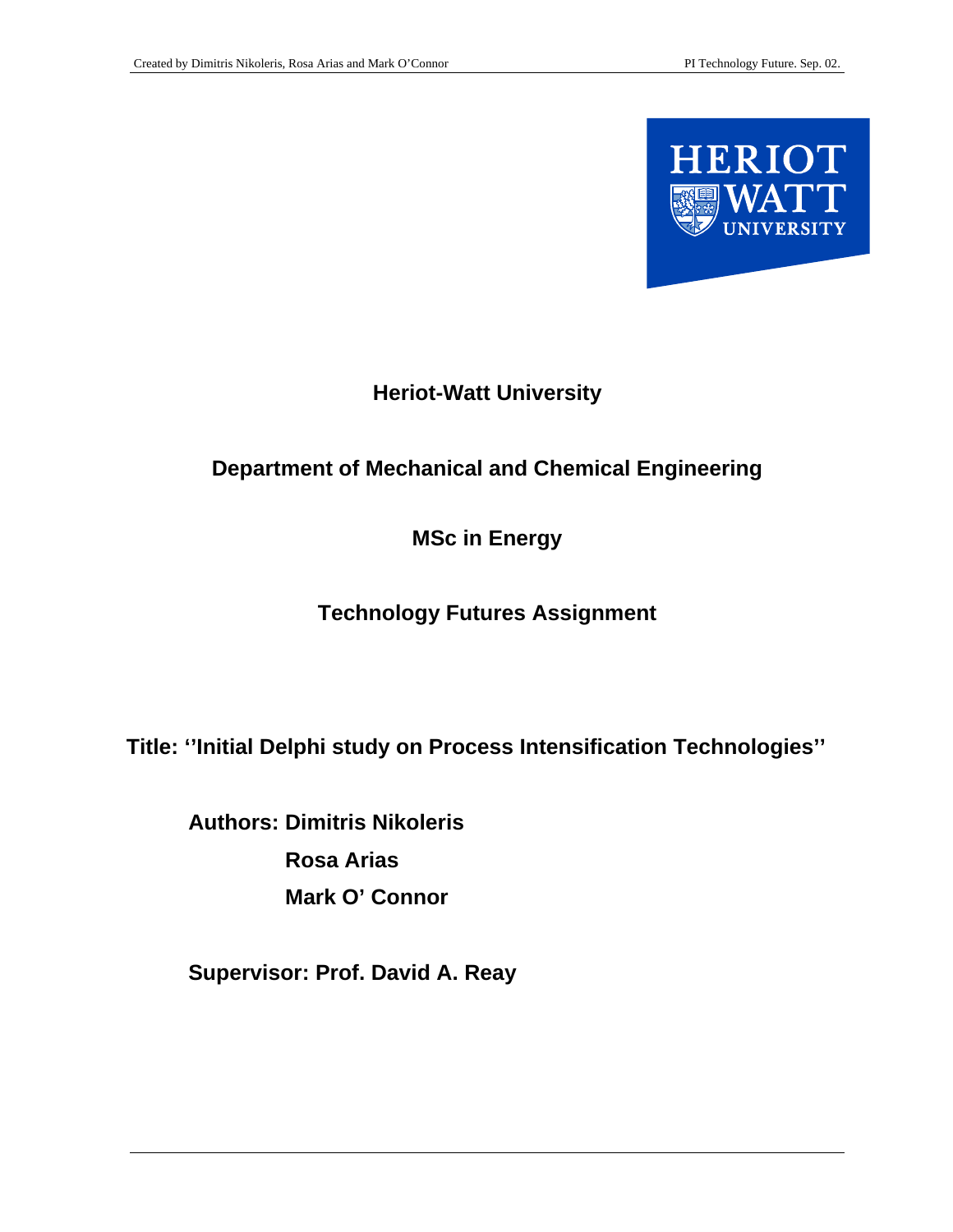#### **Abstract**

The paper is based on the findings of the initial round of a Delphi study conducted that focused on identifying the potential range of opportunities for Process Intensification technologies. A questionnaire was formulated and sent to a group of experts which were selectively chosen. The participants in the study were higher academic professionals and members of a variety of industrial sectors in the UK and Ireland.

An analytical review of the likely future scenarios in seven key areas –energy use, safety, plant size reduction, specific PI technologies, organisations' response and barriers to PI development- is outlined and commented. An additional strategic planning critique, based on the outcome of the respondents' views on the subject, is also included.

The study succeeded in identifying the potential future trends in the key areas of interest and recognised the merits of the principle barriers that obstruct the wide spread of PI technologies.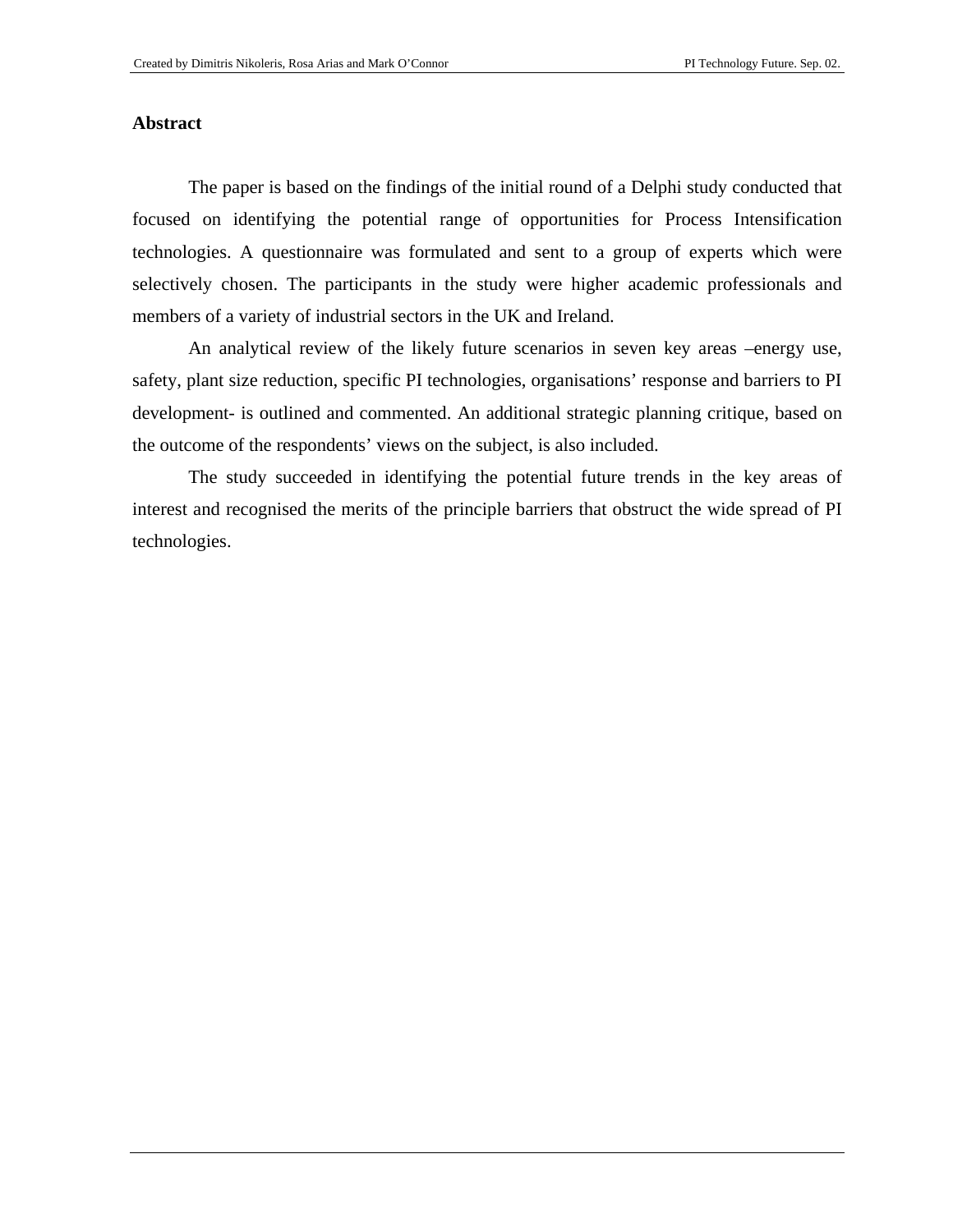### **Contents**

| 1.               |  |  |  |
|------------------|--|--|--|
| $\overline{2}$ . |  |  |  |
| 3.               |  |  |  |
|                  |  |  |  |
|                  |  |  |  |
| 4.               |  |  |  |
| 5.               |  |  |  |
|                  |  |  |  |
|                  |  |  |  |
|                  |  |  |  |
|                  |  |  |  |
|                  |  |  |  |
|                  |  |  |  |
|                  |  |  |  |
| 6.               |  |  |  |
| 7.               |  |  |  |
| 8.               |  |  |  |
| 9.               |  |  |  |
| <b>10.</b>       |  |  |  |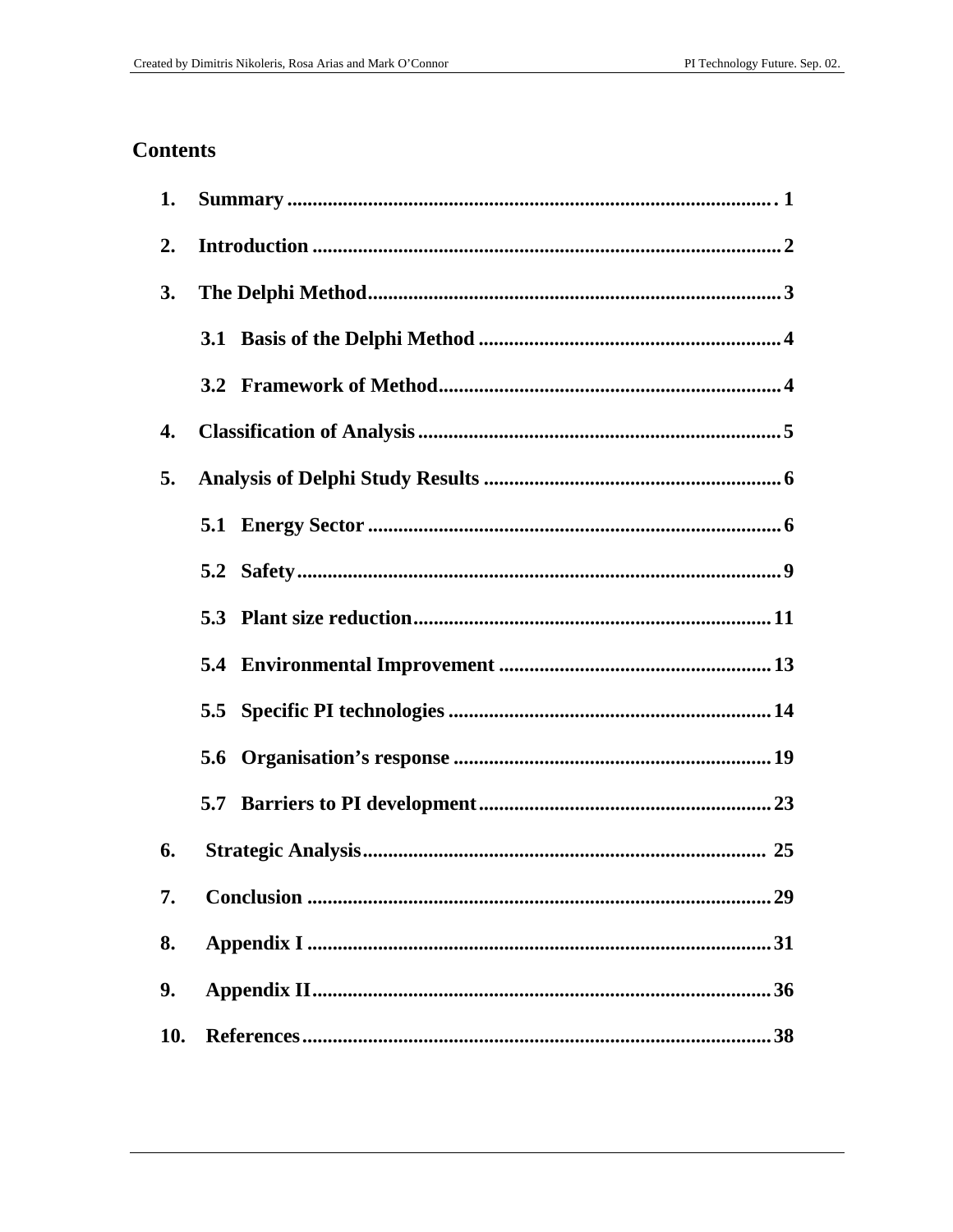#### **1. Summary of Results Achieved**

A Delphi study was conducted over a period of three months on the subject of Process Intensification technologies and the identification of their potential future business opportunities. The study has been based on a qualitative research procedure that comprised of a questionnaire (See Appendix I), sent to a pre-selected group of experts in order to elicit and develop individual responses to the problems posed.

Out of a total of 206 experts contacted, 42 replies were received (20.4%), which could be claimed as a successful effort for such a task considering the time margins available. The range of organisations involved in the study included a number of different industrial sectors and academia (see table 1, Appendix II). An encouraging starting point for the study was the fact that 88% of the respondents are aware of PI concept (See Fig. 1, Appendix II). The results achieved from the study highlight a positive outlook for the future development of Process Intensification technology. The importance and need for PI is recognised as one of many tools needed to improve the way we live and work in order to combat the global environmental problem of climate change. Although some favourable prospects identified this technology as a realistic and viable option for increasing energy efficiency, the main barrier that obstructs its wider implementation is still conservatism. Perhaps PI is not mature enough to conquer the global role that the authors of this report believe it favours. All new technologies develop under competition. The Government must provide financial support for R&D in order to fully exploit PI's potential for energy efficiency, in combination with renewable energy sources. Under these conditions, both technologies will be able to compete with the conventional status quo and form the transition path to sustainability.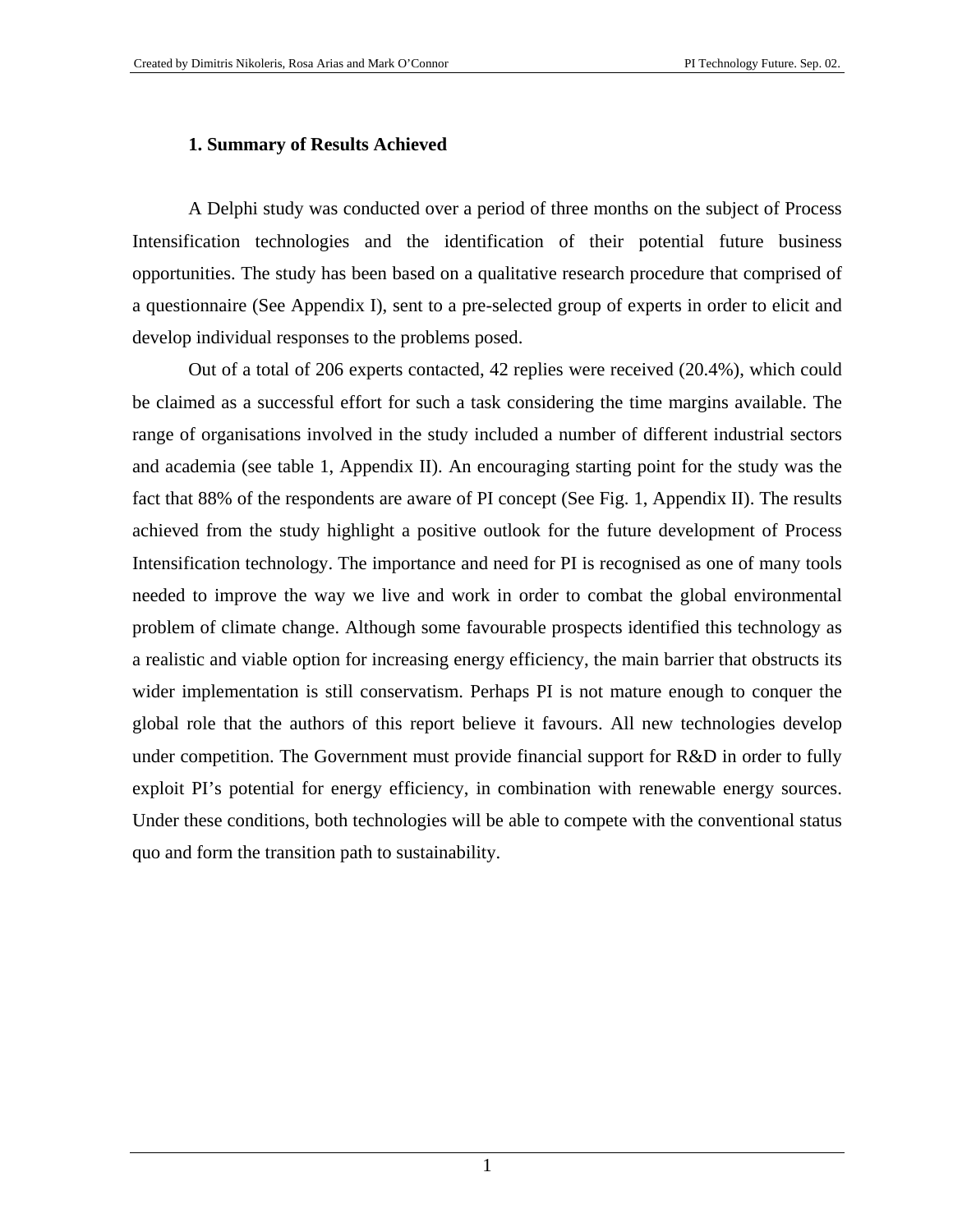#### **2. Introduction**

Climate change and global warming is a reality that faces us all and will affect us all even more in the future. The overriding concern, however, is the impact of our activities on global warming, and the consequences of rises in temperature. Reducing  $CO<sub>2</sub>$  emissions by energy consumption reduction, improving energy efficiency in energy consuming products and processes and developing renewable energy supplies to replace the conventional fossilfuelled based power stations are all seen to be necessary to counter this warming. The development of new process routes that consume less energy and lessen the amounts of gaseous or other effluents, comes from concern about climate change. There is a need for a cultural change to both mechanical chemical engineers and the role of the physicist in this task –e.g. co-operation/ technology transfer. Thus, energy efficiency is perhaps the major area that can be addressed by industry, and others, in helping to minimise global warming effects and possibly have the role of a lever in reducing the energy demand.

Process Intensification may be defined as "any engineering development that leads to a substantially smaller, cleaner, safer and more energy efficient technology". Growing global competition will necessitate major changes in the way plants are designed if we are to tackle the challenges ahead to combat climate change. Process Intensification brings many benefits to current design standards such as:

- Capital investment reduction
- Ever greater emphasis on improved safety
- Energy use reduction
- Better environmental performance
- Plant volume reduction
- Raw material cost reduction
- Increased process flexibility  $\&$  inventory reduction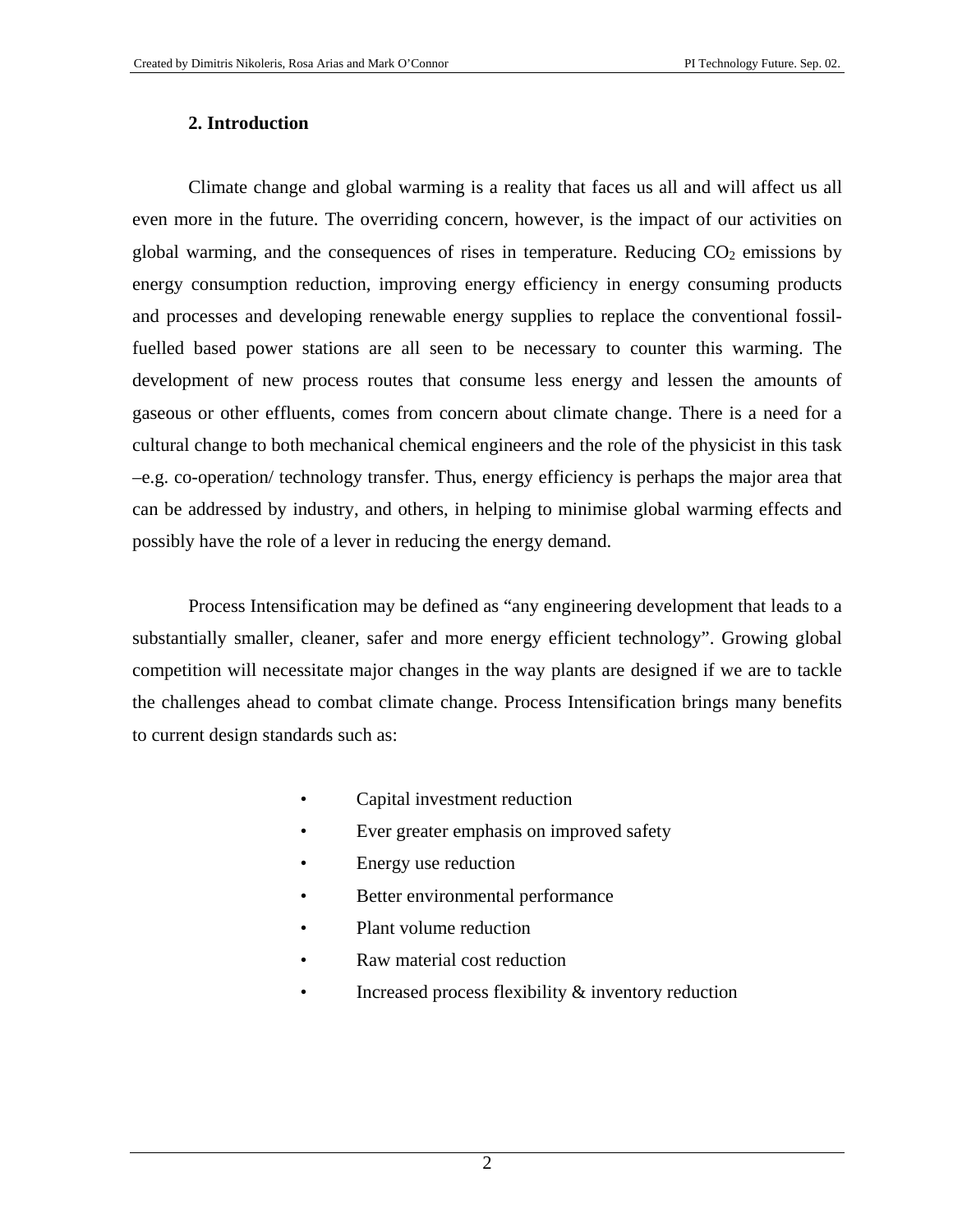Better environmental performance, more efficient in the use of energy, increased safety and size reduction are characteristics necessary to tackle climate change, and as company competitiveness can benefit with its uptake, the concept of PI is now on the brink of becoming a widespread technology. There are psychological benefits in having very small process plant, as well as political, aesthetic and broader environmental and safety benefits. Such a trend may also be regarded as a good "public relations" exercise for a number of different sectors in industry. The productivity and flexibility of PI technologies, together with its potential to combine different disciplines, makes it an ideal ambassador for technology transfer across a wide range of industries.

#### **3. The Delphi Method**

To develop a better understanding of the potential of a technology, it is useful to forecast what the prospects are for this technology being incorporated into daily routines across industry. Delphi is a widely used forecasting technique which consists of an exercise by group communication among a panel of geographically dispersed experts. It facilitates the formation of a group judgement without permitting a certain social interactive behaviour, as happens during a normal group discussion. It is essentially a method for achieving a structured anonymous interaction between carefully selected experts by means of a questionnaire with controlled feedback. The objective for the type of forecast where Delphi is commonly used is for creative exploration of ideas and suitable information for decision making, to identify factors influencing the future state of process intensification's development and to develop the time scale of differing aspects of the technology's realised potential. The views of the experts will give a good indication of what state the technology is in, the prospects and directions for its further development and its potential role in tackling climate change.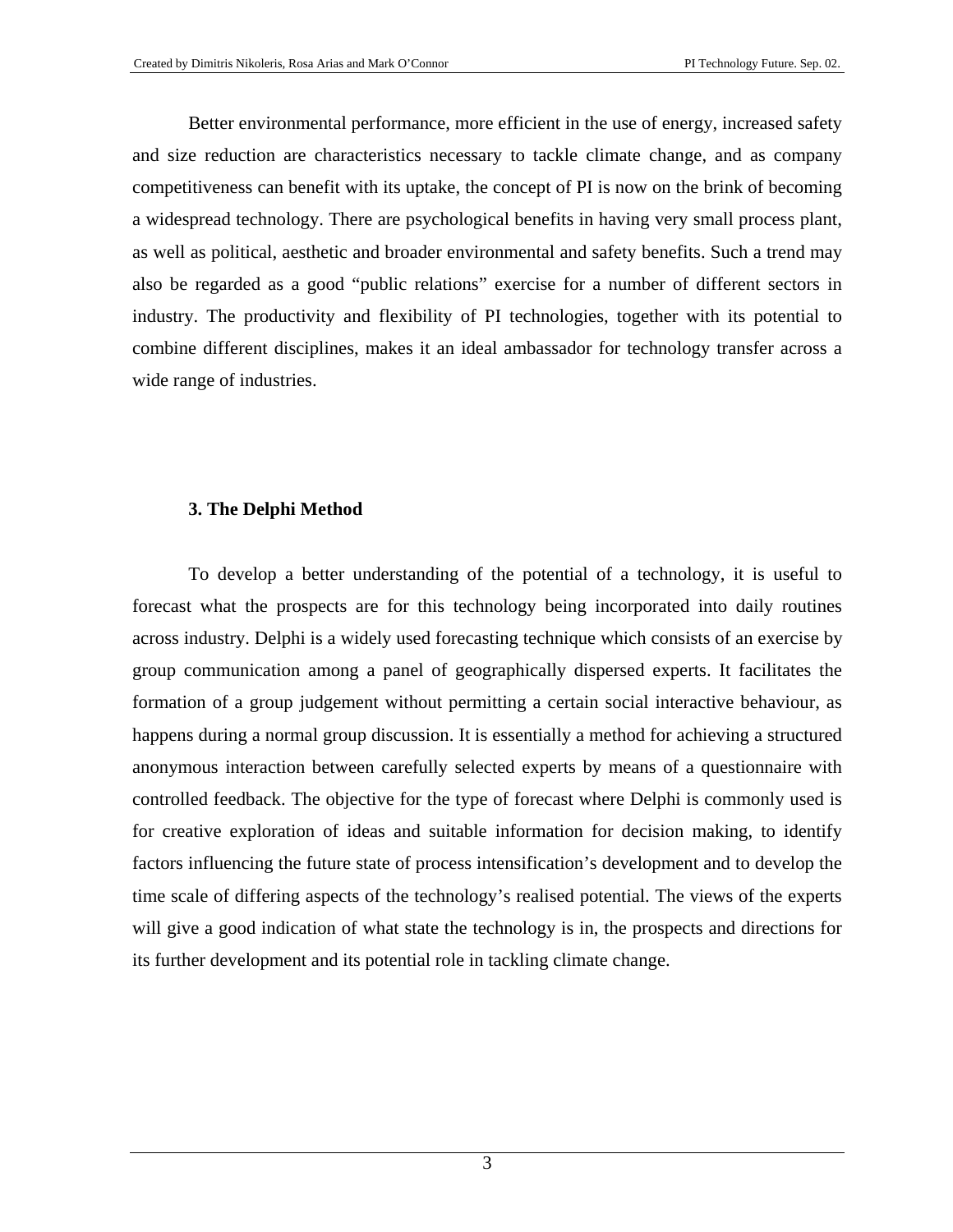#### **3.1 Basis of the Delphi Method**

The Delphi method is based on a qualitative research procedure that comprises of a series of questionnaires, sent to pre-selected group of experts, designed to elicit and develop individual responses to the problems posed and to enable experts to refine their views as the group's work progresses in accordance with the assigned task. Controlled feedback and statistical response characterise Delphi. The outcome of a Delphi sequence is nothing but opinion and thus the results are only as valid as the opinions of the experts. Shortcomings do exist with the Delphi study and this needs to be remembered in the final decision making process based on the outcome of the Delphi study.

Concerns include:

- Discounting the future; one may have tendency to discount future events.
- Simplification urge; experts tend to judge future events in isolation from other developments.
- Illusory expertise; experts may be poor forecasters.
- Format Bias; format of questionnaire may be unsuitable to some potential societal participants.
- Manipulation of Delphi; responses can be altered by the monitors so as to achieve desired results.

#### **3.2 Framework of Method**

This study focused on anticipating the future trends of Process Intensification. The study made a special effort to analyse how experts prioritised the characteristics of PI, it considered specific areas of PI unit operations and their potential and also focused on how companies reacted to various market factors together with an assessment of whether it was considered that using PI can enhance company reactions to these market factors.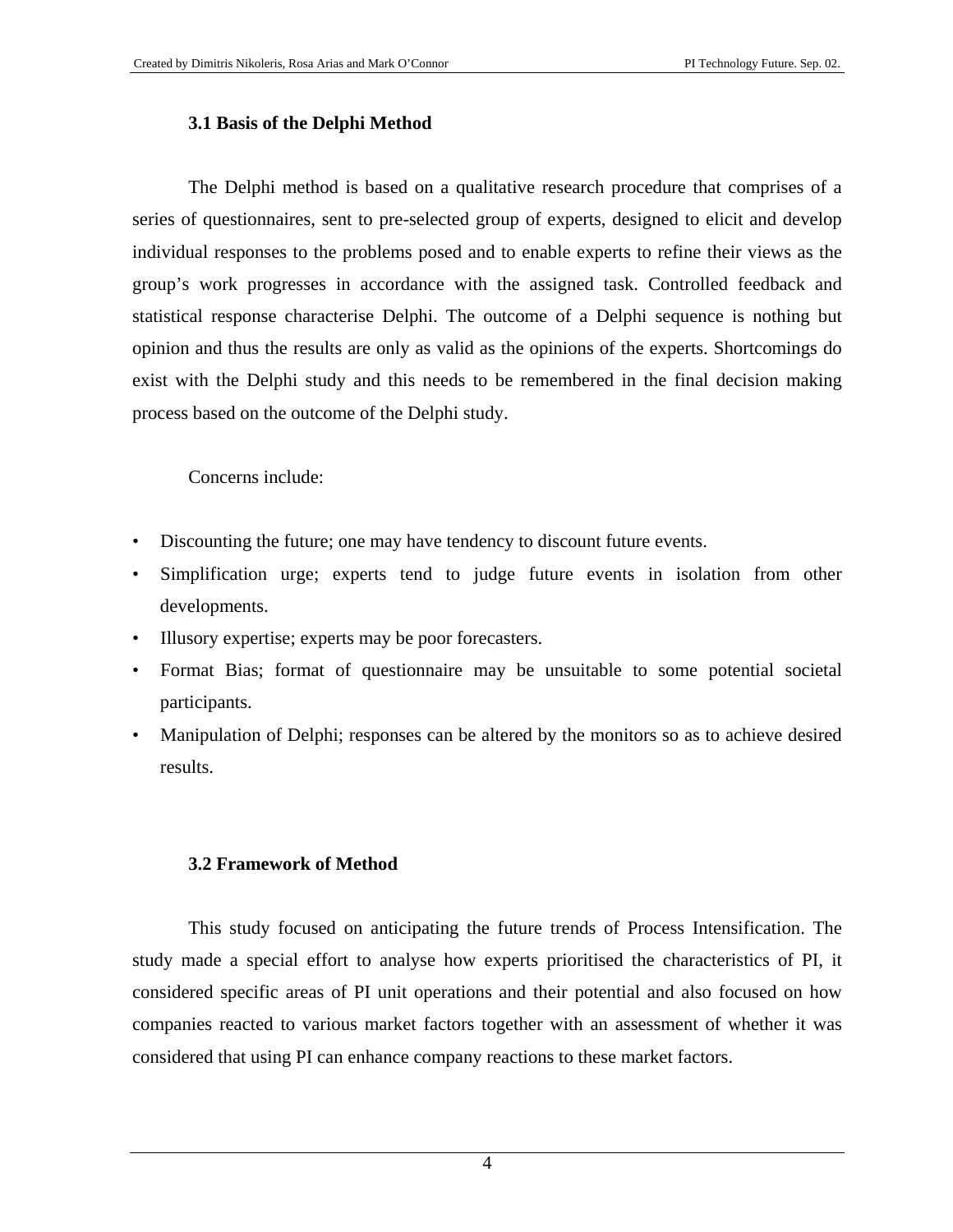In this study, a team was formed to undertake and monitor the Delphi on the subject area of PI. Selection of experts followed and hence focus on developing the Delphi questionnaire took place. Testing of the questionnaire for proper and relevant wording took place for two rounds prior to transmission of the questionnaire to 206 experts geographically spread involving members of the industry and the academia. As it took a substantial time to receive back the completed questionnaires, it was decided to focus on one round only and statistically analyse these comprehensively prior to preparing this report.

#### **4. Classification of Analysis**

Our analysis was focused on seven specific areas whereby results of various questions could be applied to.

The areas of focus include:

- Energy use.
- Safety.
- Plant size reduction.
- Environmental improvement.
- Specific PI technologies.
- Organisation's response.
- Barriers to PI development.

The structure used to formulate the questions targeting the above seven areas can be found in Appendix I.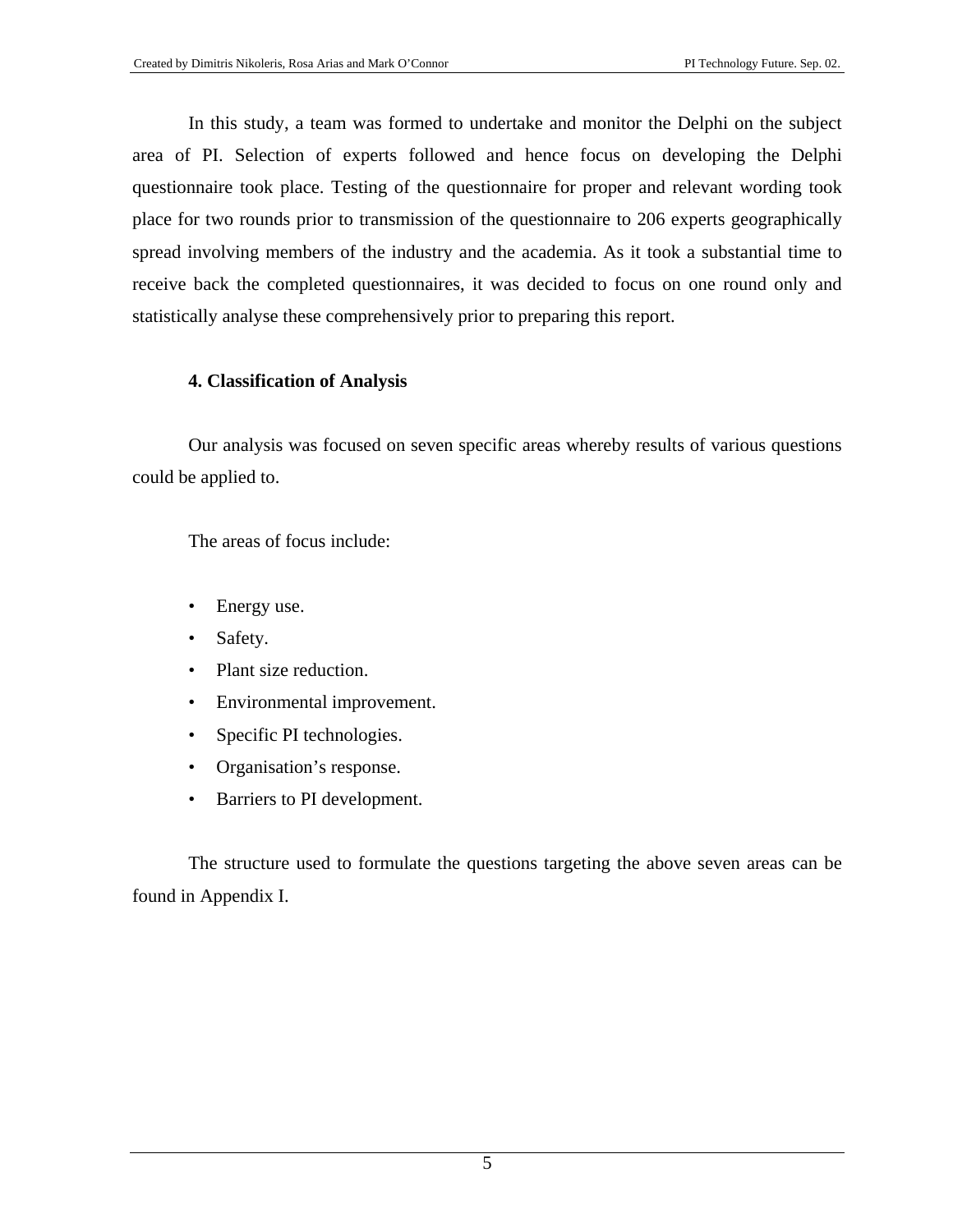#### **5. Analysis of Delphi Study Results.**

#### **5.1 Energy Sector**

Lower energy use is a major issue for the globe. Energy efficiency and reduction of energy demand are key points for an initial approach to preserving the fragility of the planet. There is a statutory requirement for reducing energy consumption motivated by environmental considerations (climate change and conservation of natural resources), financial and legislative aspects. Industry has a central role on the energy use issue and should be part of the environmental solution. The 52% of the respondents surveyed revealed that an objective of lower energy use should be pursued in the short run (2005), whereas only 14% of those placed this objective as a longer-term strategy (2020, See Fig.2). The remaining 34% do not prioritise lower energy use as an immediate goal, but place it as a medium term strategy (2010).



Fig. 2: Relevance of lower energy use in the future.

From this analysis it is revealed that lower energy use in the shorter term is a priority of the majority surveyed, but it is unclear as to what is the driving force that motivates their decision i.e. legislative enforcement or ethical reasons.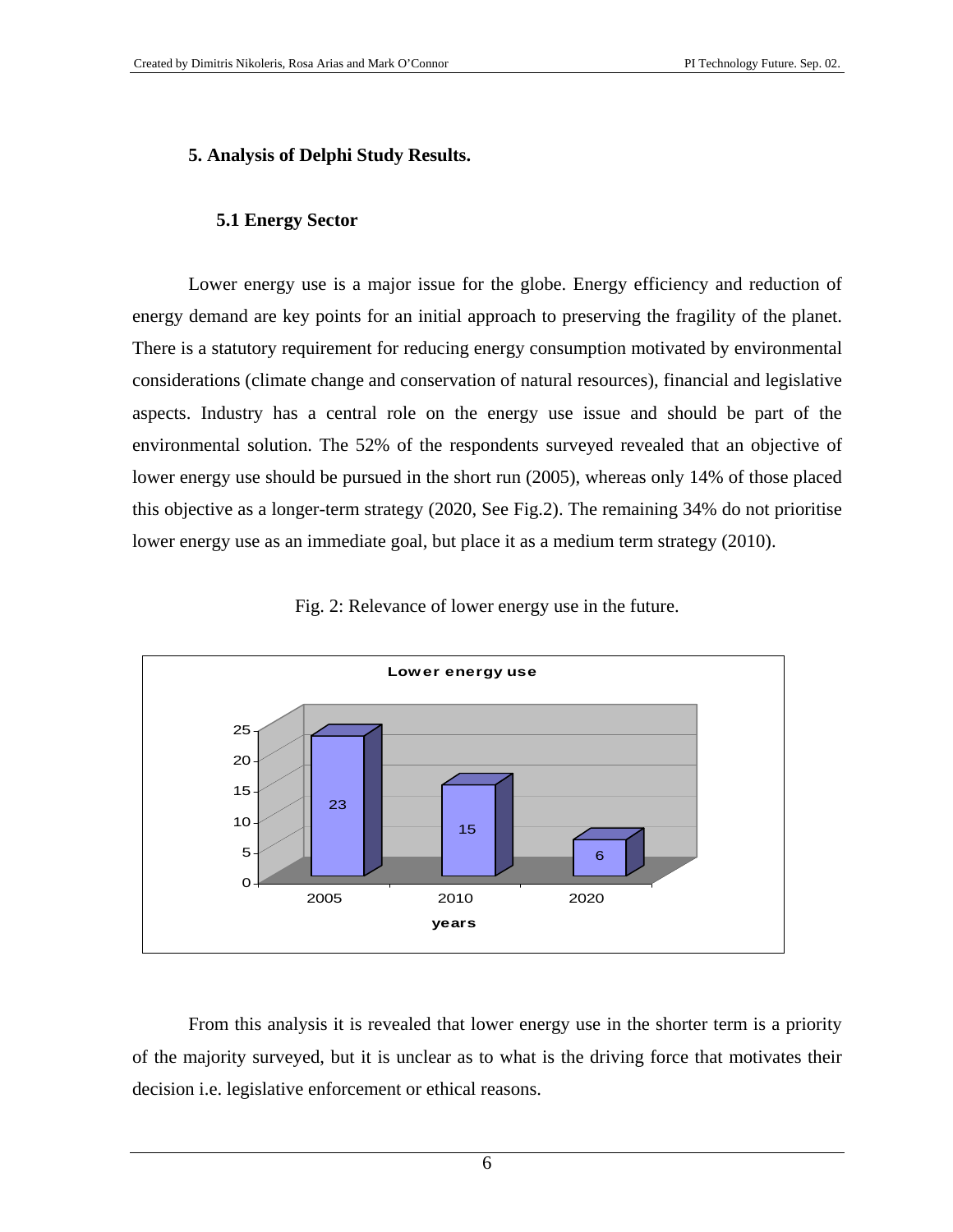Related to the above issue of energy use, it has been ascertained that an energy source switch is a desirable goal for industry, as revealed from the graph below. From Fig. 3, it can be seen that a move to more than 90% of renewable energy supplies achieved the greatest attention (from a scale of 1-10, a score of 8.04/10 average was achieved from a total of 44 surveyed). However, the benefits of process intensification, namely; improved safety, inventory reduction, a reduction in greenhouse gases and plant physical size reduction has received substantial approval as can be seen from below. Bridging process intensification and renewable technology has a significant role to play in tackling the present and future environmental issues. This also comes in line with the recent British government's Performance and Innovation Unit Energy Review, which has recommended a combination of low carbon energy efficient and renewable technologies to form the basis of a sustainable future energy policy.



Fig. 3: Likely future business scenarios

Evident from the survey results (59.2%) is the favourable role that a switch from a carbon based economy to an alternative energy source (i.e. Hydrogen/Ethanol) will play in promoting the utilisation of process intensification technologies in the long term (2050), as can be seen in Fig. 4. However, 40.8% of those surveyed feel that a fuel switch will have no benefit on the uptake of PI technologies. Possible reasons for this may relate to the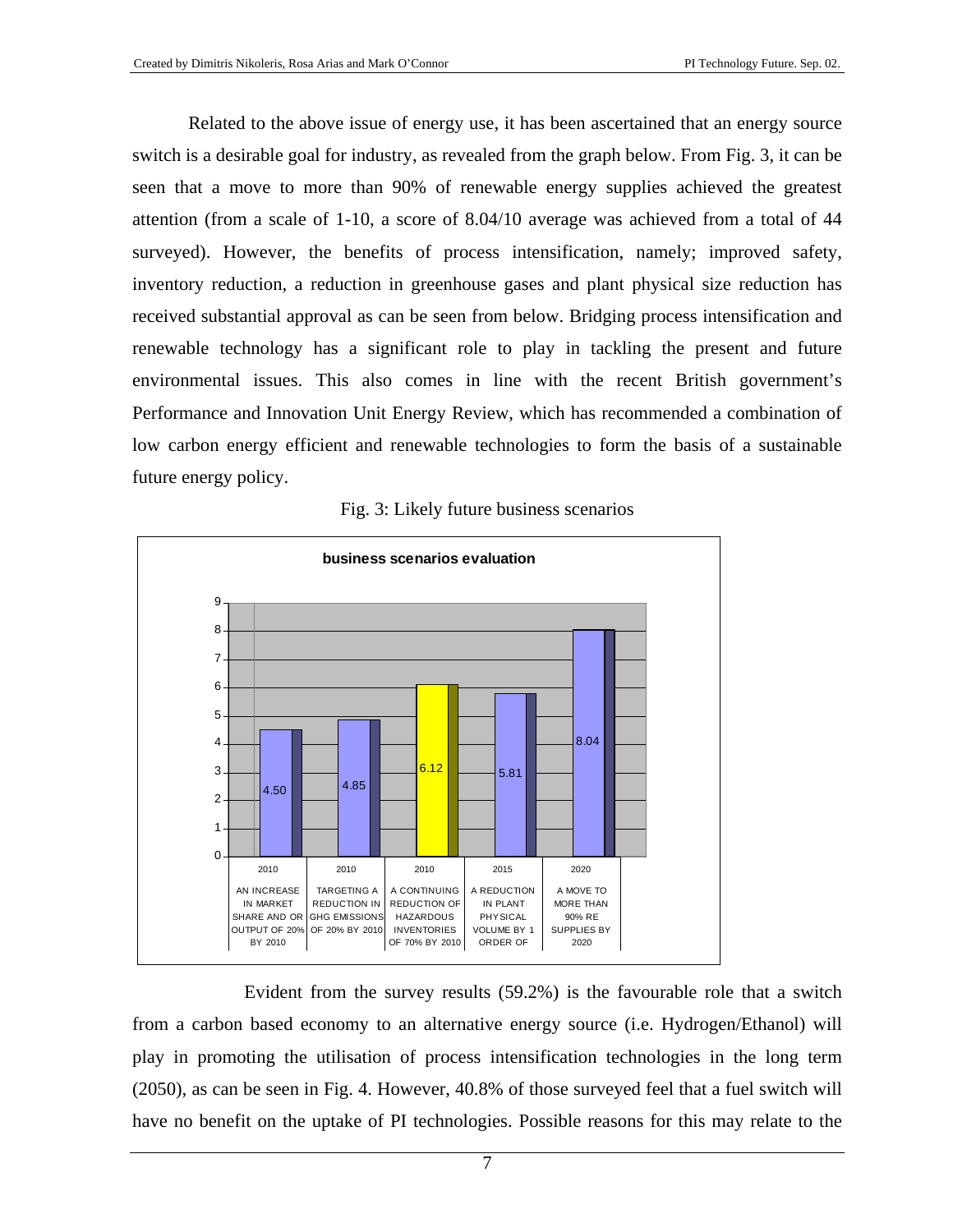perceived outlook on whether Hydrogen can be adopted successfully on a global market scale to be an energy provider. While no doubt denying the Hydrogen will assist PI uptake, it may not be the only reason why PI can develop further as other technological and market related barriers need to be overcome for its successful implementation.



Fig. 4: Effects on PI from switch to non-carbon based economy.

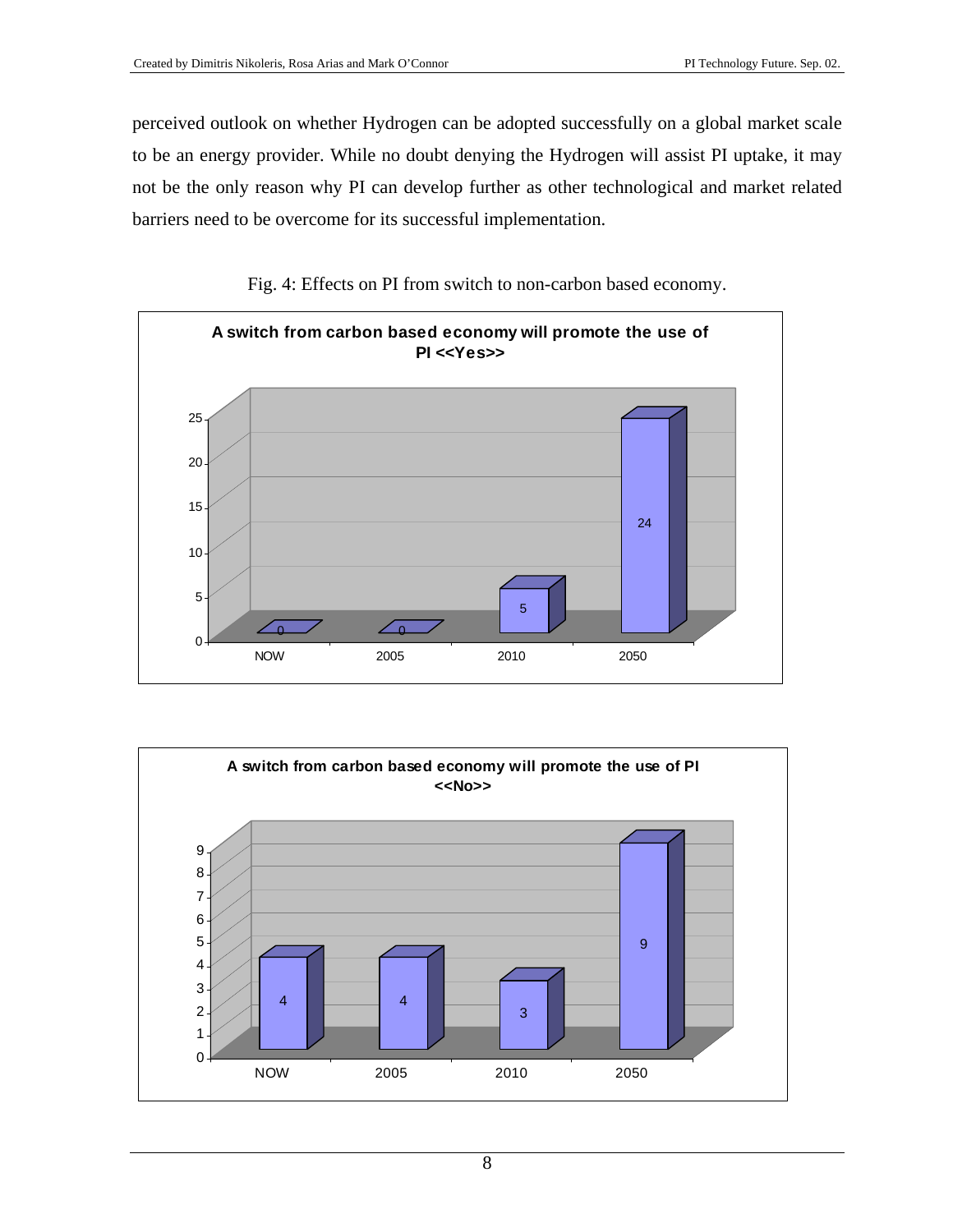#### **5.2 Safety**

On the aftermath of past disasters, safety has been a growing objective of industry. PI's concept of promoting inherently safer design over a range of industrial applications is coherent with the above objective. The analysis of the respondents' feedback revealed (from Fig. 5) that it is indeed a short-term priority by 2005 as justified by 67% of cases. The remaining 33% is split to applying safer conditions in the medium or longer-term future, e.g. 21% by 2010 and 12% by 2020.



Fig. 5: Relevance of safety in the future.

If PI can be implemented to the degree anticipated, it is clear that there will be dramatic reductions in the hazardous inventory of a number of processes. The analysis has shown that the above statement is consistent with the industry's view of reducing the volume of hazardous inventories by 2010 (which is in line with the desirability of plant size reduction, see section 5.3). PI has an optimistic future in achieving the goal of safer plants, considering the results presented in Fig. 3 (safety being second in importance to energy).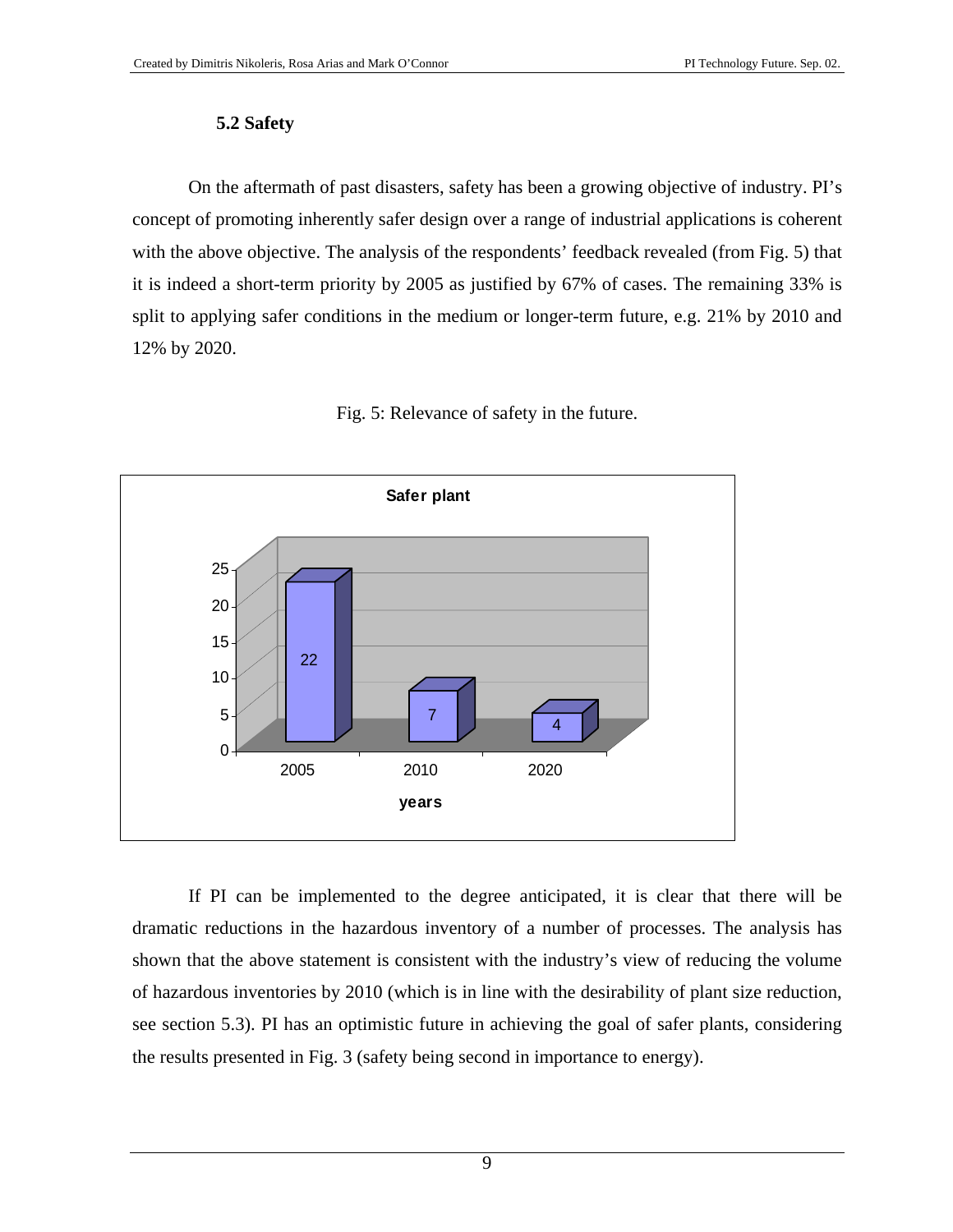Switching from batch to continuous processes can be an add-on to the public image of the chemical industry. 75% of run-away reactions occurred in batch vessels to date. A move away from batch would improve safety, since controlling the reaction is of paramount importance. PI technology based on continuous processes provides an improvement in heat and mass transfer, lower residence time, lower inventories, better control and better quality products. This view is further supported by the fact that 62% of the respondents expressed positive opinions for transforming chemical processes from batch to continuous (see Fig. 6), either in the short term (43%), in the medium term (33%) or in the long term (24%).



Fig. 6: A support from batch to continuous process.

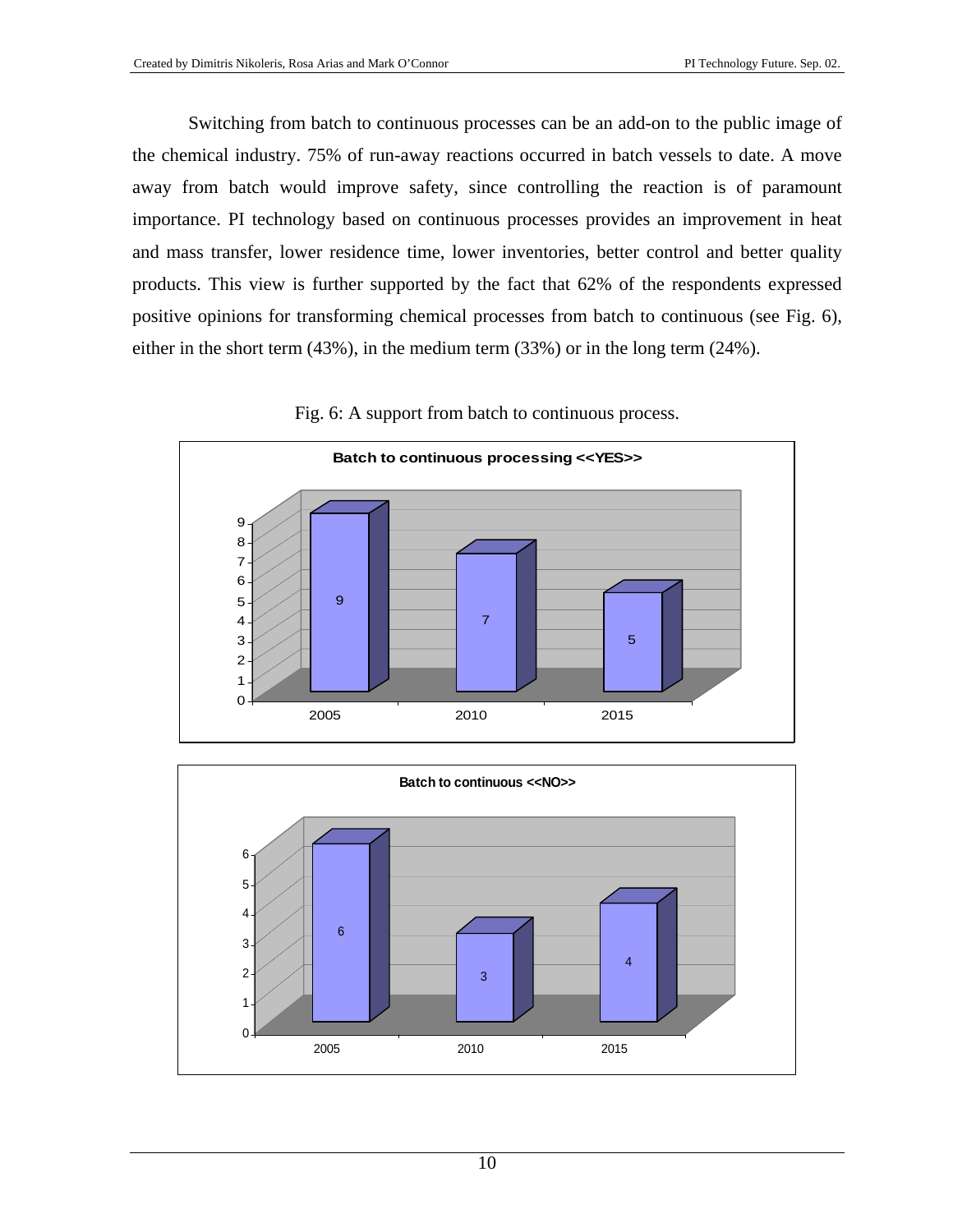According to the results, three main areas have been identified as having the most potential for continuous processing, these being reactions (30%), separations (28%) and heating (30%). Evident from the graph below (Fig. 7) shows no outright winner amongst the three. However, the survey identified the role of continuous processing in assisting a wider uptake of distributed manufacturing in the future (11%). Distributed manufacturing has not received as great interest as the others did, but there is a strong belief that it will develop further in the future, with multilateral benefits both to national security, ergonomics and global competition (specially suitable for rural development). In one case (1%), mixing has been highlighted as a further area of PI opportunity. Overall, the outcome has been very positive as no negative responses were received.



Fig. 7: Areas of opportunity for continuous processing.

#### **5.3 Plant Size Reduction**

Another area we have investigated in our analysis is the interest in plant size reduction. The demand on our natural resources is now so great we need to find a way to reduce bulk volume and waste. Intensified plants, with their lower capital costs, should allow smaller scale plants to compete economically with their conventional counterparts. Thus, in following a growing market, the capital investment can be made in smaller increments and thus be much less risky.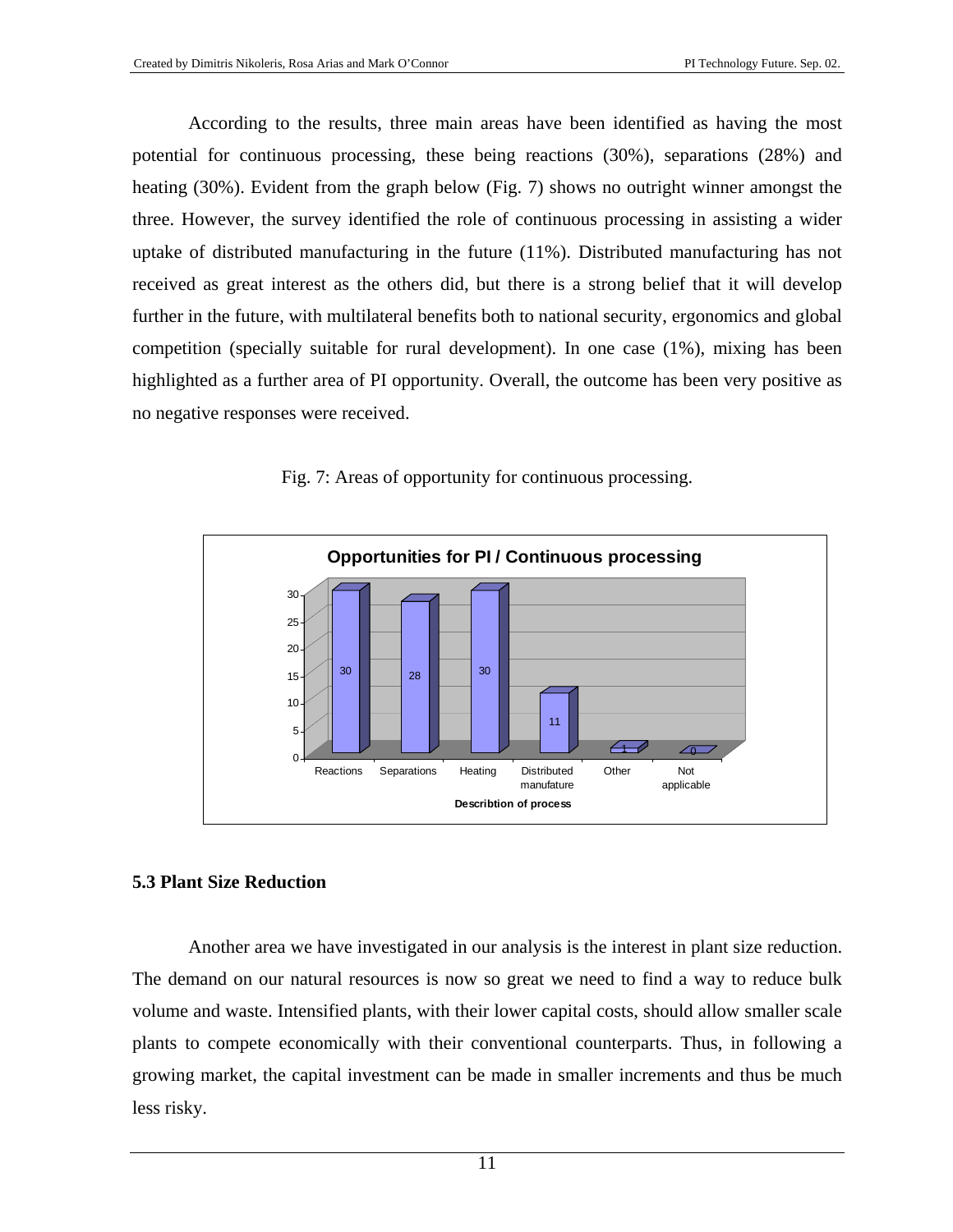The main advantages associated with plant size reduction may also include the following:

- Lower capital cost of equipment.
- Increased safety.
- Lower maintenance requirements.
- Lower operation costs.
- Less waste disposal.
- Reduced time to market.
- Support decentralised production.

It has been deduced that 43% of the respondents have stated that smaller plant is one of their primary goals in the short term (2005), while 38% of those have prioritised plant size reduction in the medium term (2010) – see Fig. 8. Being the biggest is not as desirable as it used to be in the past due to perhaps a gradual cultural change in engineering attitudes and a more active role of society on environmental concerns. Financial aspects related with decommissioning costs may also be considered as motives. With reference to Fig. 3, it appears that the third highest priority for PI's business opportunities is plant size reduction. A 50% plant size reduction target by 2010 is the most realistic approach according to the results received (60% of the respondents, see Fig. 9). A reduction of two orders of magnitude by 2010 is equally desirable. Further reductions, while being desirable, may not be achievable.



Fig. 8: Relevance of smaller plant in the future.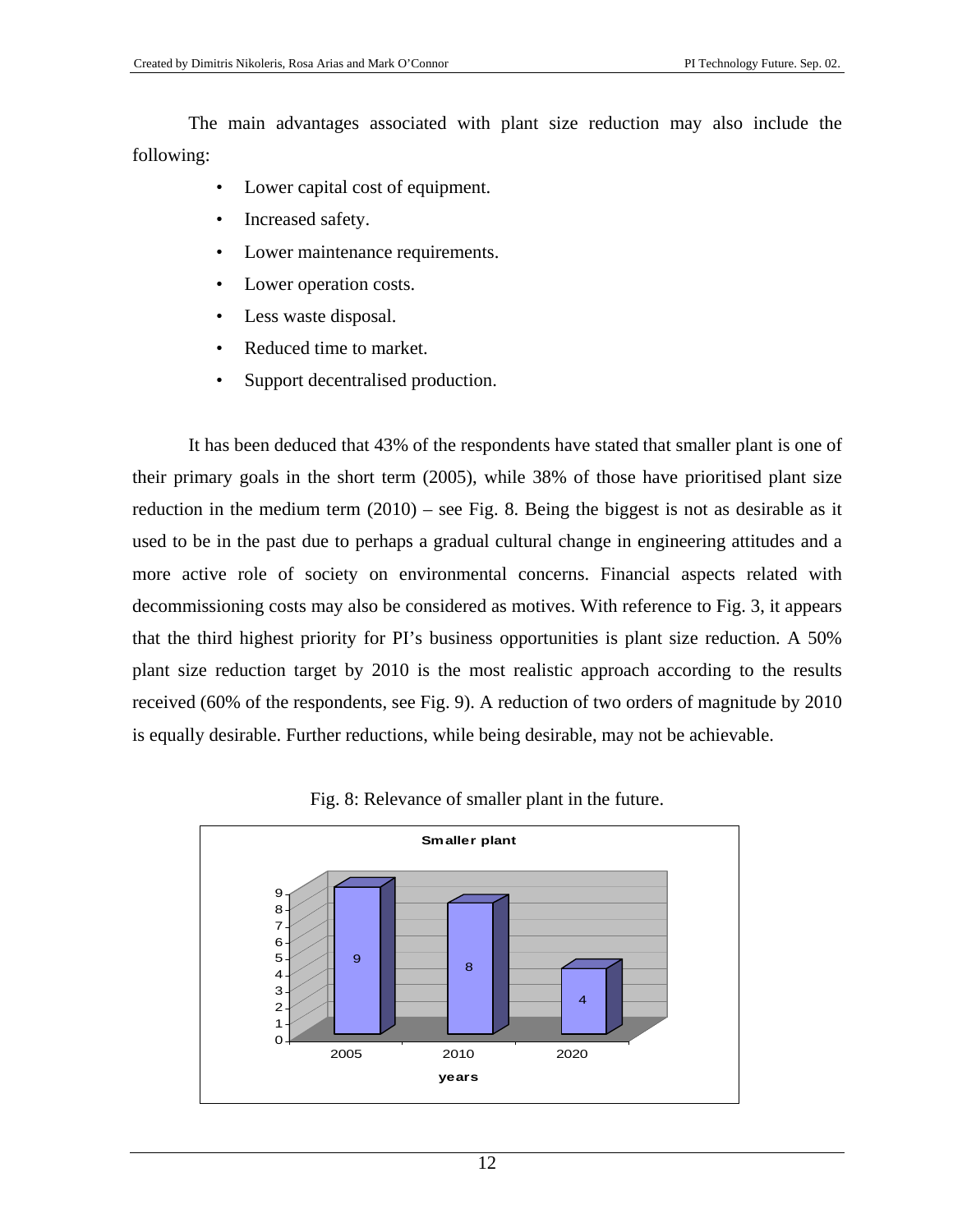

#### Fig. 9: Degree of plant size reduction desirability.



#### **5.4 Environmental Improvement**

Environmental improvement is the core for sustainable development. PI's concept has many benefits for the environment providing cleaner technologies, which can replace conventional and more environmentally damaging ones. This environmental awareness associated with PI can be interlinked with the already mentioned properties, i.e. safety, lower energy use and plant size reduction. The stricter codes of practices that are now incorporated into environmental policy regulation allow PI to be used as an effective tool in achieving these standards. Changes in moral attitudes should also encourage the implementation of PI.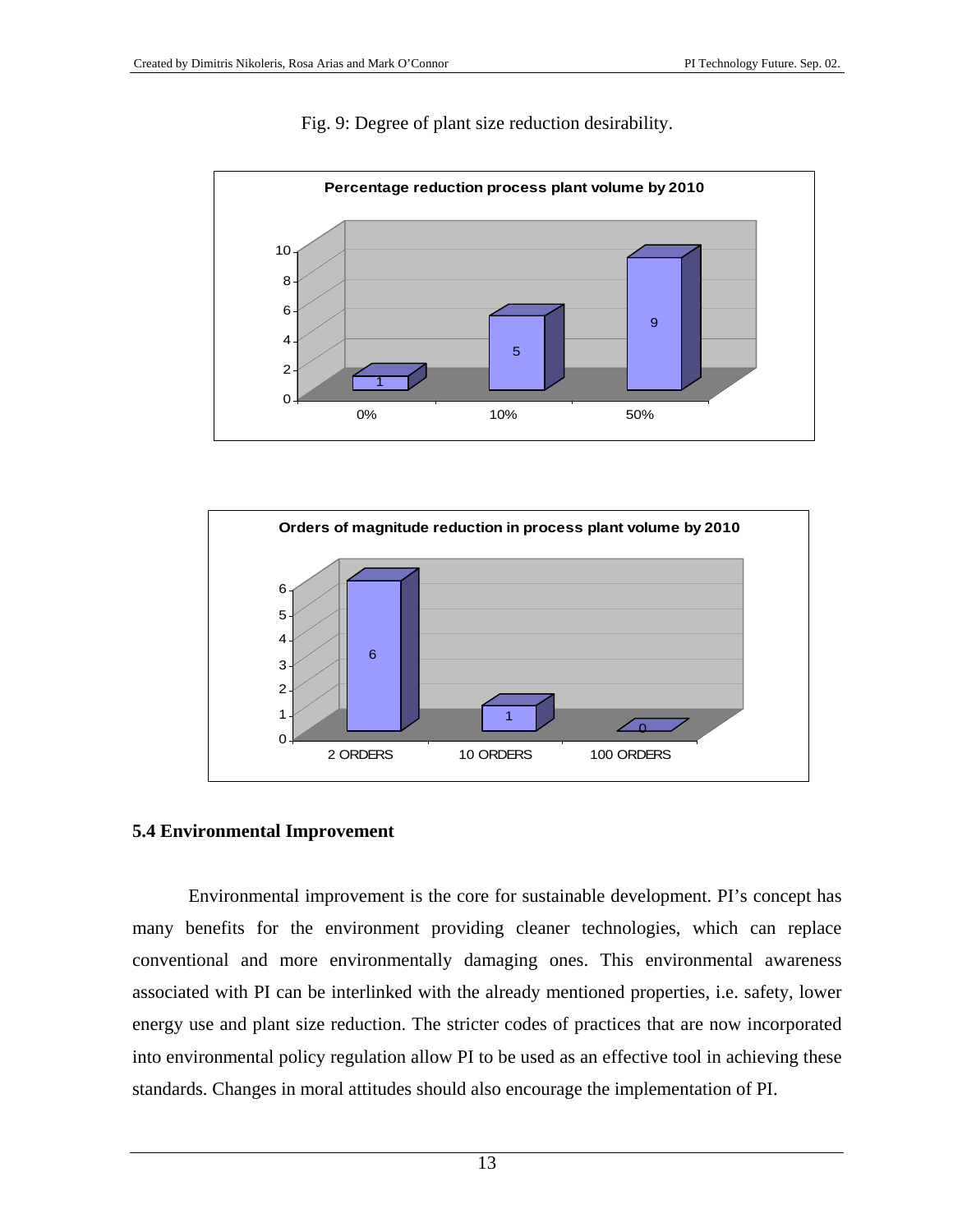The response in our study shows that 78% of the respondents consider environmental improvements as a priority in the short term (2005, see Fig. 10), but it is not a top priority as Fig. 3 highlights. The reason for this response may be that the companies surveyed are reactive to legislation rather than being proactive.

Fig. 10: Relevance of environmental improvement in the future.



#### **5.5 Specific PI Technologies**

Before attempting to intensify a process using new technologies, full understanding of the process being modified/ intensified together with knowledge of how far the operating parameters can be modified are essential steps for a PI implementation. The respondents surveyed have shown a strong interest both with respect to the intensification of new processes, which amounted for 43% of the answers (See Fig. 11), and 41% with respect to the intensification of specific unit operations (debottlenecking). This result seems to supplement the existing potential benefits that PI technologies can offer to industries in the near future. Whole plant intensification has been found attractive only in 13% of the cases, which may be because of the general barriers that are still blocking PI's implementation. However, two new suggestions have been made for the adoption of PI, that is, in retrofit projects involving old equipment and combined unit operations.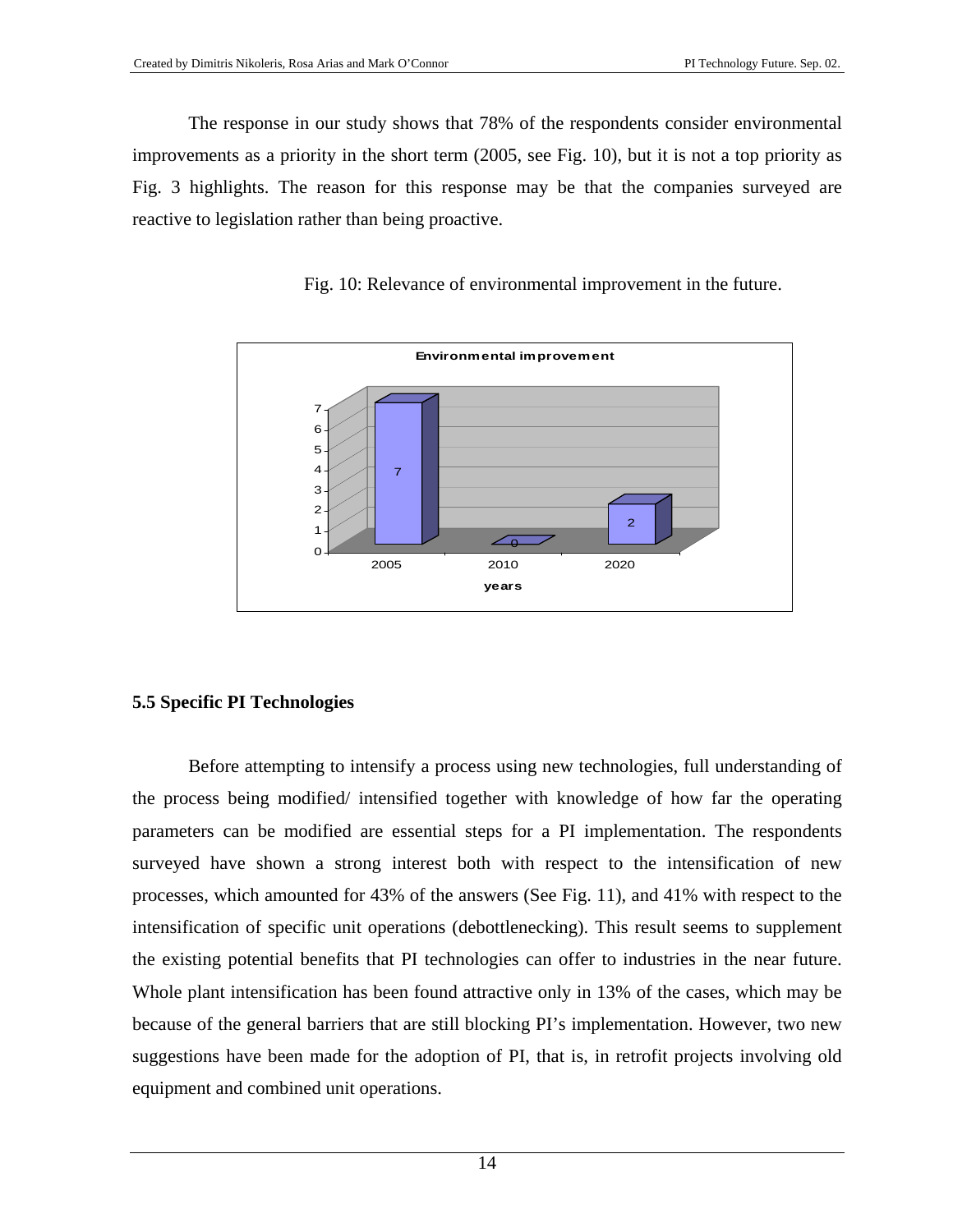

Fig. 11: Impact of PI technology on plants in ten years time.

The compact heat exchangers (CHE) are a good example of an evolutionary process technology, which now forms the basis of very small reactors, as well as being routinely used for their primary purpose, heat transfer, in many demanding applications. Their versatility and high performance can provide significant energy savings in combination with other unit operations such as reactors, mixers or chiller plants. However, the response to whether a whole plant based on this technology is envisaged in production by 2010 has been diverse, with 52.5% supporting the future scenarios of a whole plant based on CHEs and 47.5% not viewing it as a potential outcome (See Fig. 12). This means that several technical and attitudinal barriers are still to be overcome, before the concept of PI and the strategy of applying it to the whole plant could be realisable.



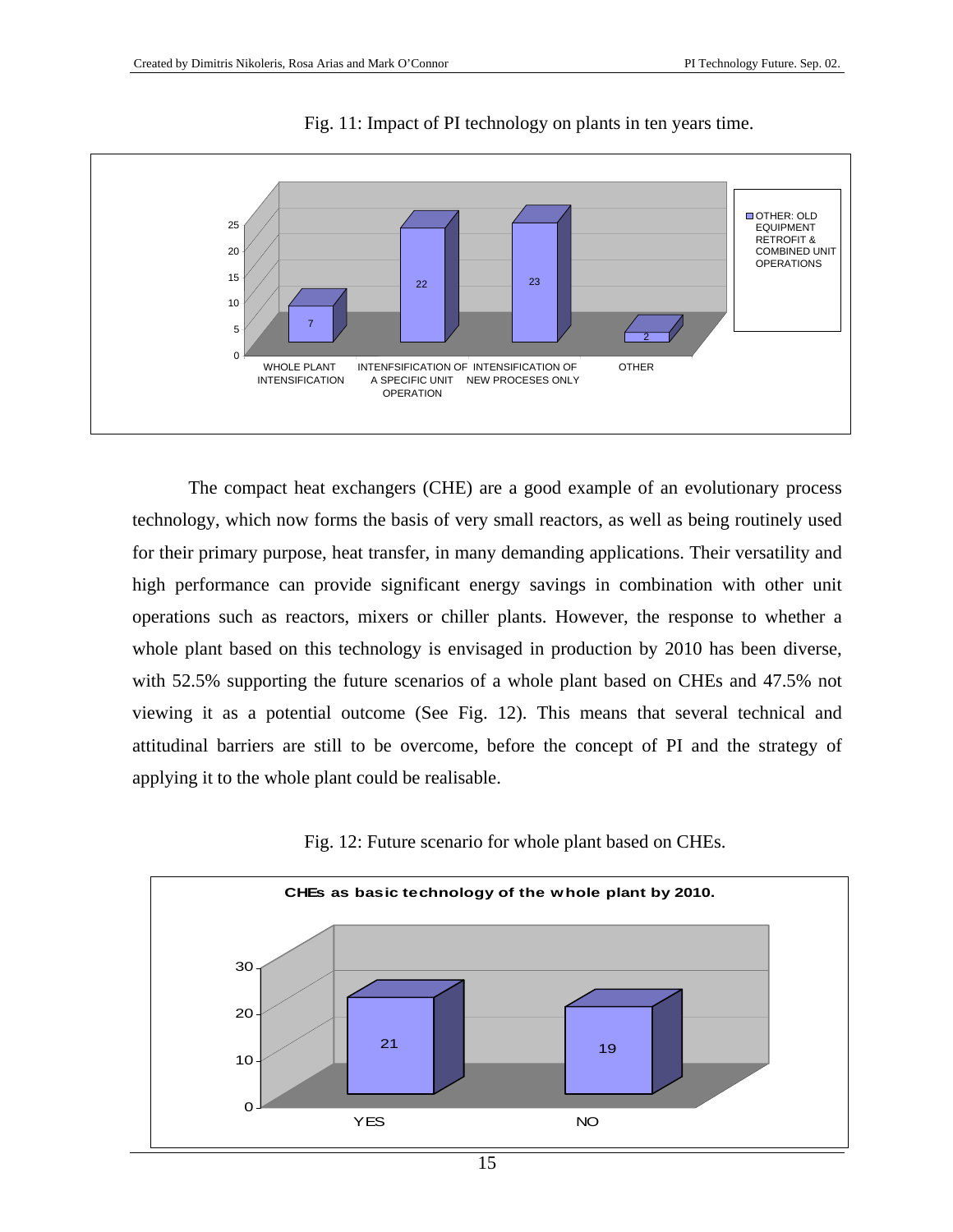A major heat and mass transfer intensification opportunity centres upon the use of enhanced acceleration in a rotating system, with a view to creating a fluid-dynamic environment that will allow the intrinsic kinetics free rein. Therefore, in any rationally designed intensified reactor, the mixing and heat/mass transfer rates will be to match the fundamental process kinetics. In order to realise the full potential of this intensification strategy, it is imperative that all plant operations should be involved, rather than just the reactor, heat exchanger or separator. The principle of multi-functionality can be extended with considerable benefit to those operations performed within a cyclone/ vortex or rotor. It is evident that about  $\frac{2}{3}$  of the unit operations in process engineering involve multiple phases and are therefore susceptible to this intensification approach. Vortex fluidic devices and Higee rotating packed bed developments and the recent spinning disc reactor (SDR) are typical examples of this technology.

With reference to the results received, 87% of the respondents expressed the opinion that a rotating plant is feasible by 2015, while only 13% did not find this idea attractive (See Fig. 13a,b). Expanding the answers favouring the rotating plant in a time frame from present to 2015, the distribution of results have shown that although 15% of the respondents believe that such a plant concept is feasible now or in the short term (2005), the majority (72.5%) place this technology in the longer term (2015).



Fig. 13a: Future scenario for rotating plant.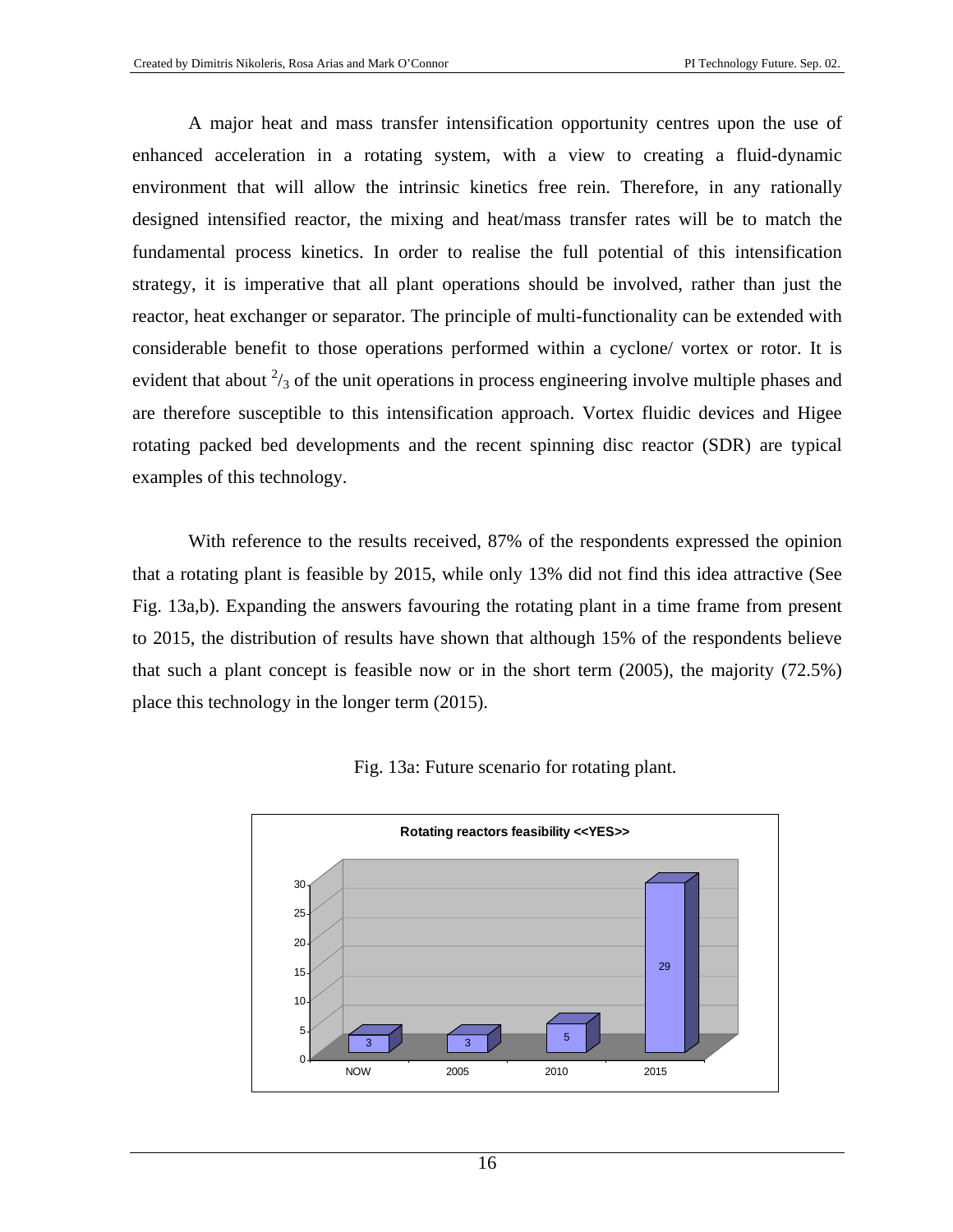

#### Fig. 13b: Future scenario for rotating plant.

It is claimed that heat pipes can overcome process heat and mass transfer limitations (e.g. reactions, cooling of microchips, refrigeration plant). Heat pipes are sealed vessels that transfer heat through the evaporation and condensation of a working fluid. The main advantage of heat pipes is that they can have a thermal conductivity tenfold or hundredfold that of copper, with no moving parts and therefore low maintenance requirements, making them reliable and desirable for many applications. The analysis of the results with respect to heat pipes applications in process plants has revealed that 57.5% of the respondents believe in the feasibility of this technology, mainly by 2010 (See Fig. 14a,b). Reasons that prevent wider use of this equipment in the process industries could be lack of awareness, both from manufacturers' point of view and end users, or conservatism (preference for traditional reactor cooling equipment). Further R&D and technology transfer may be required so as to enable wider range of heat pipes applications and to increase business opportunities.



Fig. 14a: Future scenario for heat pipes.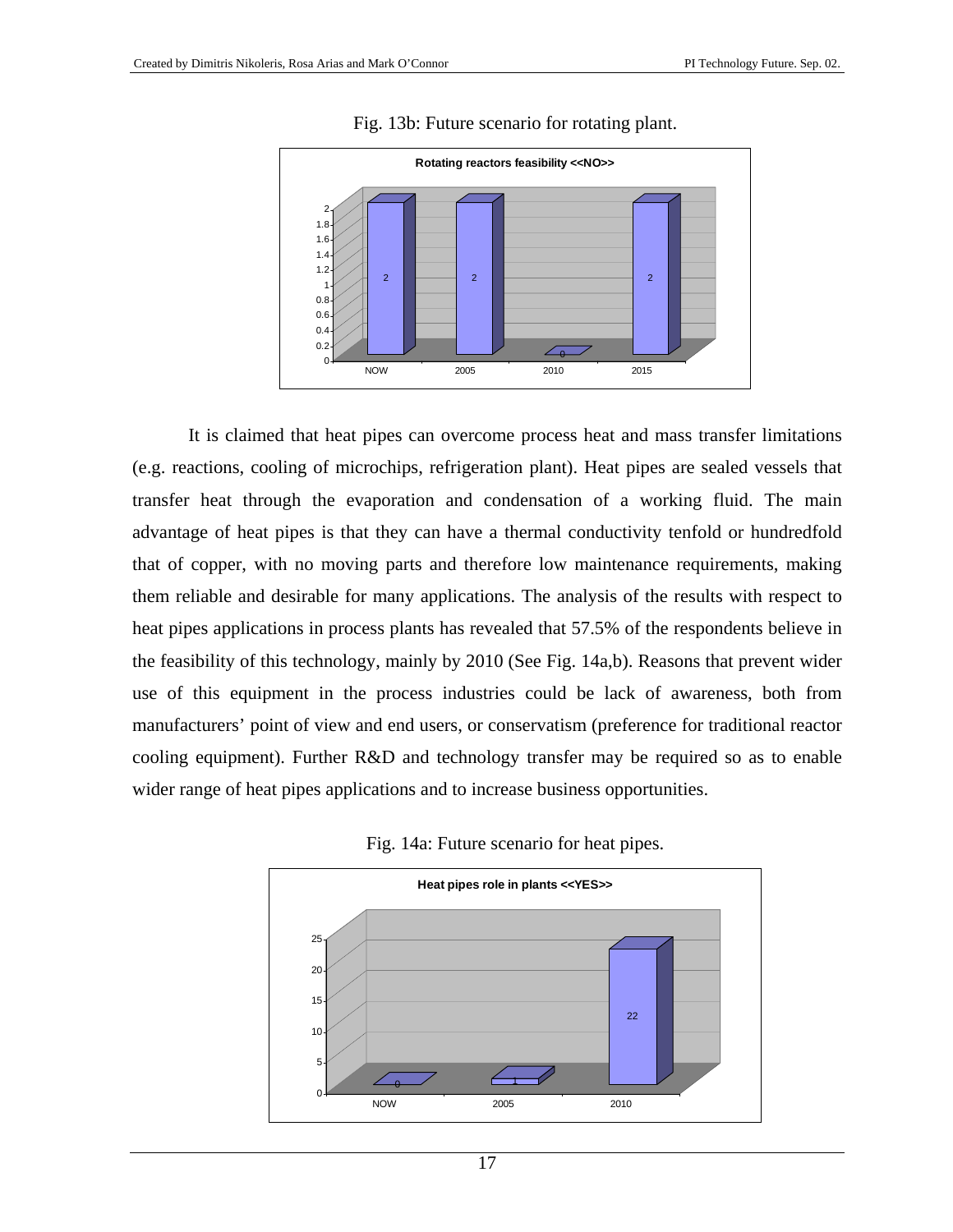

Fig. 14b: Future scenario for heat pipes.

Effective improvements in performance of existing conventional heat exchangers with substantial energy cost savings across the whole of the process industries can be realised through heat and/or mass transfer enhancement techniques. Enhancement is normally concerned with increasing the heat transfer coefficient on one or both sides of the heat exchanger by means of active or passive techniques, such as fins, tube inserts, electrostatic fields, and rotation or surface enhancement. The goal of enhancement techniques may be a reduction in size for a given duty, an increase in capacity of existing equipment, a reduction of the approach temperature difference or a combination of the above factors. The response to the likely scenario of applying these techniques to conventional equipment has highlighted that 65% of the respondents are favouring their use, either now (27%), in the short term (2005, 36%) or by 2010 (36%, see Fig. 15). On the other hand, 35% of the respondents expressed a negative opinion with regard to these techniques. This may be due to the fact that passive enhancement can result in an extra energy need because increased resistance to flow leads to a subsequent higher-pressure drop, and active enhancement requires an external energy source.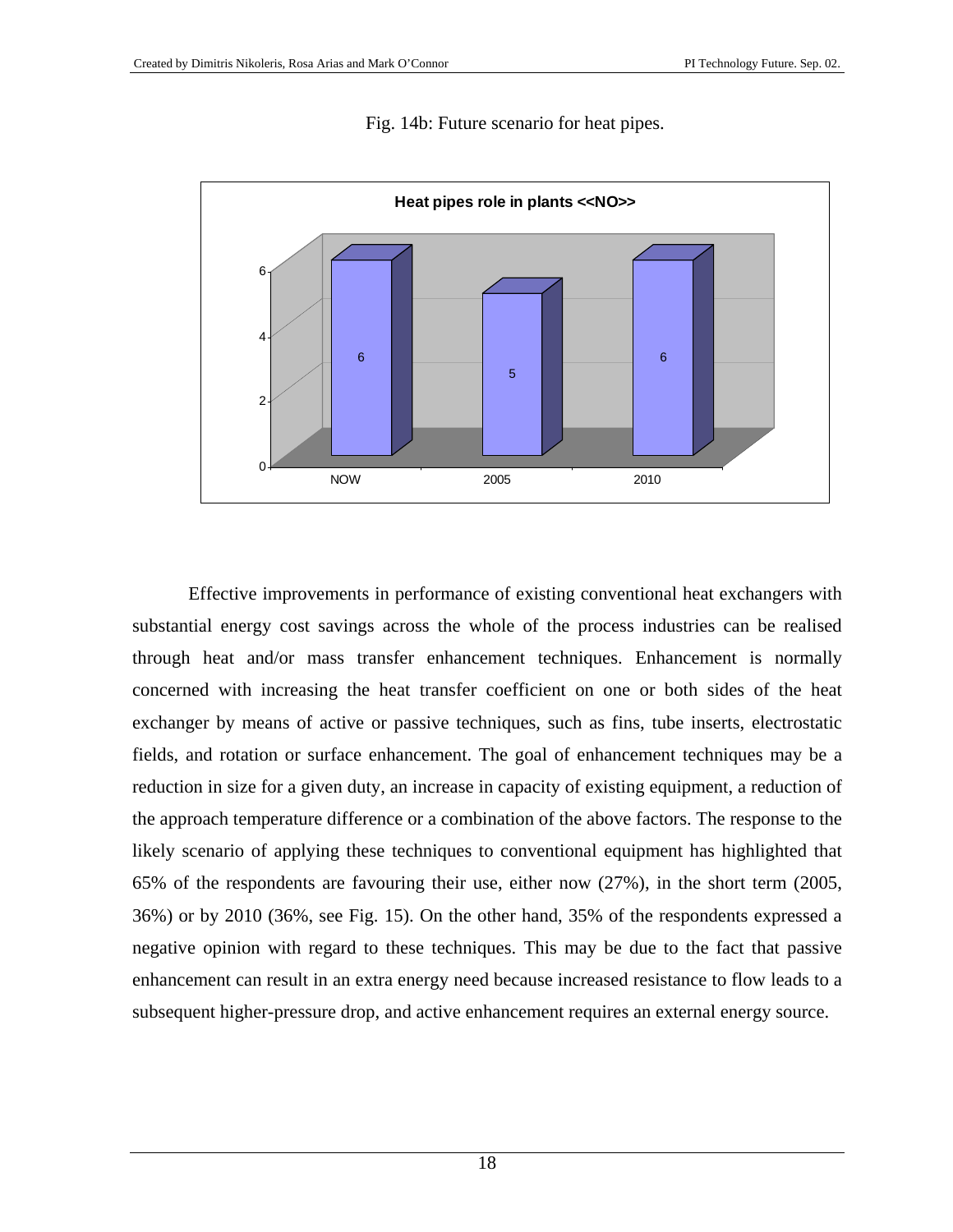

#### Fig. 15: Future scenario for heat transfer enhancement techniques.



#### **5.6 Organisations' Response.**

PI can bring substantial business benefits, assisting national economies and the process industries and other sectors that compete in the global markets. The traditional high technology sectors, such as aerospace and electronics have long realised the need to invest in new processes and products in order to maintain competitiveness. The need to learn some of the lessons of, in particular, the electronics industry has been appreciated by some sectors within the process industries during the past four decades.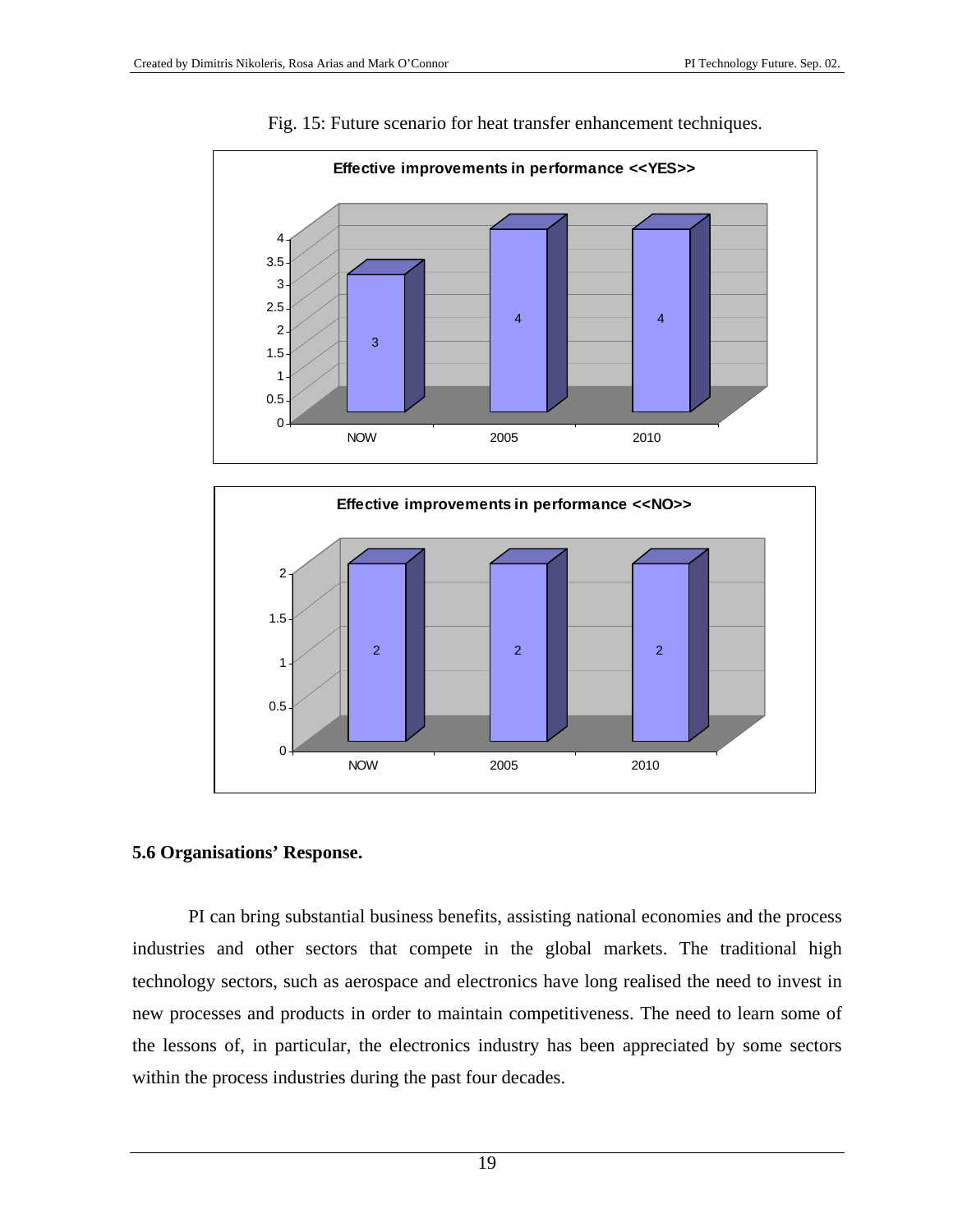Investment in R&D can be directly linked to profitability, especially when bringing these R&D results to the market place is also driven by positive responses to three major influences:

- Response to rapid advances in science and technology.
- Response to customer requirements.
- Response to the global market.

Thus any technology (i.e. PI) which can help a company to respond positively to the above three influences is worthy of consideration. In our study, the responsiveness of firms to these three influences have been analysed, based on the results received from the respondents.

To start with, data presented show that 65% of the organisations consulted respond moderately to rapid advances in science and technology, while only 16% react in a quick way, and for the remaining 19% the response is slow (See Fig. 16). This distribution of response timing to the above influences may be due to diversity in industrial sector, the size or the infrastructure of the organisations in question.



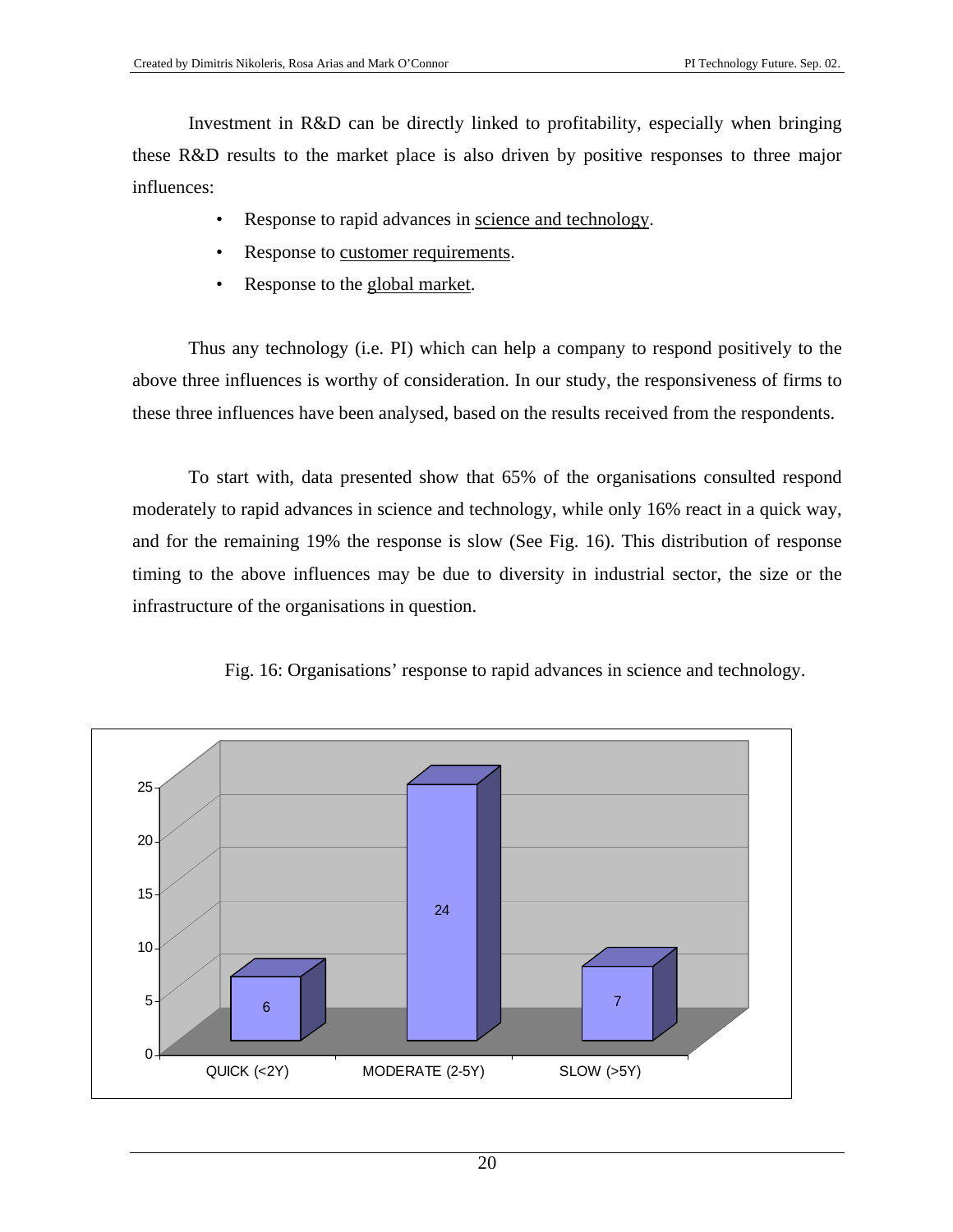An interesting outcome has been deduced for the organisations' response to the influence of customer's requirements. In 63% of the cases the response has been highlighted as a priority (less than 6 months, See Fig. 17). Only 9% of the organisations have a slower response to their clients' requirements (more than 2 years). The moderate response is found in the 28% of the cases examined. Considering these results, it is evident that the power of customers is high, thus, playing a key role in creating a highly responsive policy to customers' requirements. (Incidentally, customer power is one of five sets of criteria used in a Porters Five Forces Analysis to determine the competition a firm has within a particular industry; if all criteria are high, it is likely to be a highly competitive industry).



Fig. 17: Organisations' response to customers' requirements.

Globalisation and liberalisation of markets makes competition even more intense, encouraging more players in the market place that threaten the commercial relations/ status quo with the existing customer base of a certain organisation. However, the response to global market trends/ requirements was moderate (6 months to 2 years) in the 68% of the organisations consulted (See Fig. 18). 21% of the respondents have a slow reaction (over 2 years), while only 12% support a more immediate response (less than 6 months). In the rapidly growing world market, it will be essential for a firm to respond rapidly to global market changes and trends, so as to be able to maintain its core customer base and expand its market share by adding potential new customers.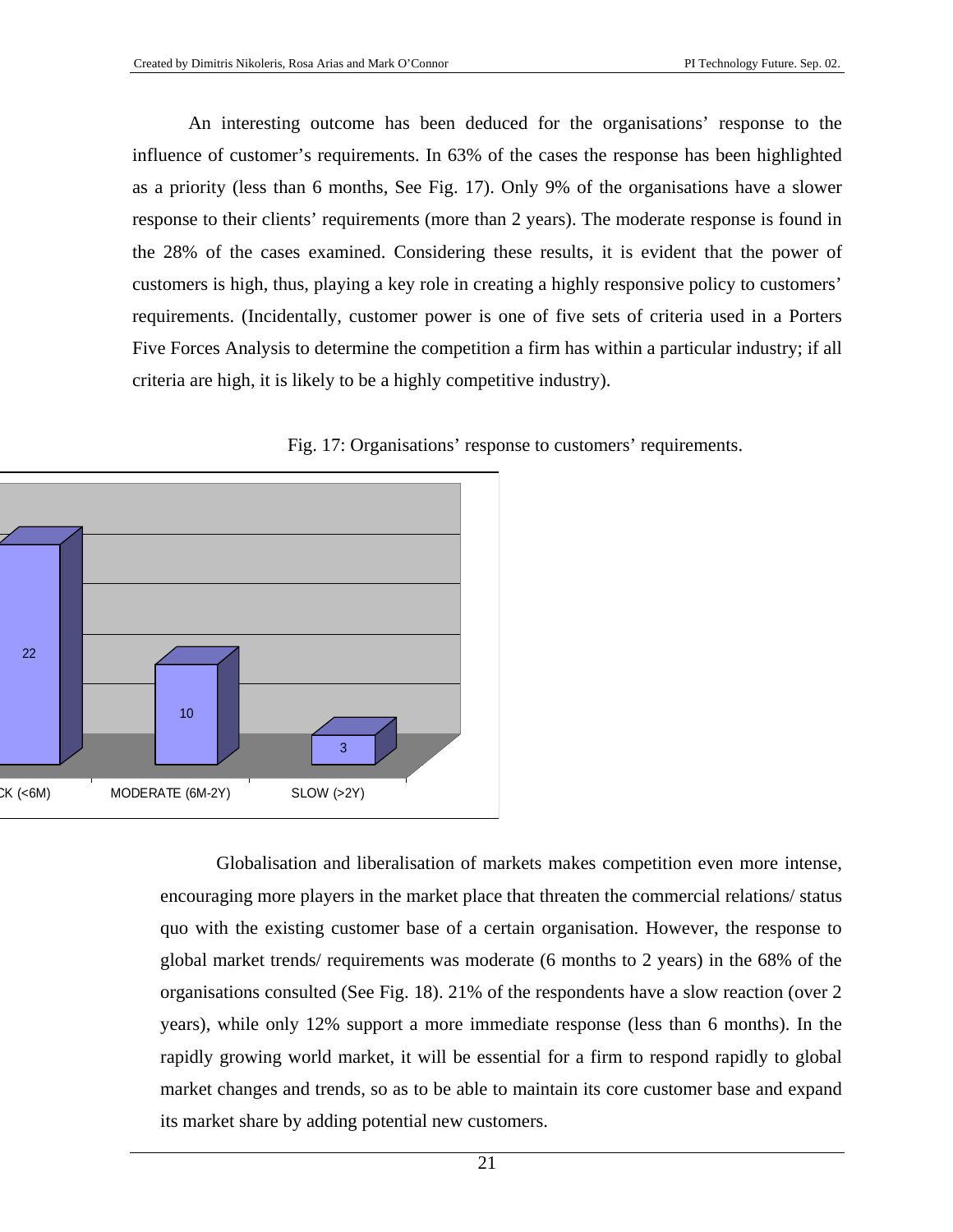

Fig. 18: Organisations' response to the global market.

An awareness of the importance of the above-mentioned influences is necessary in making the case for investment in new plant or equipment. Although process intensification with its inherent advantages can assist a company to respond positively to these influences, our study revealed an inconclusive situation with respect to the companies surveyed. While 51% agreed that PI could support their organisation's response, the remainder revealed a negative feeling (See Fig. 19). Perhaps the recent global market recession and the preserved PI barriers (See section 5.7) are influencing at a great level their views and create the above paradox.



Fig. 19: PI role as a marketing tool for organisations.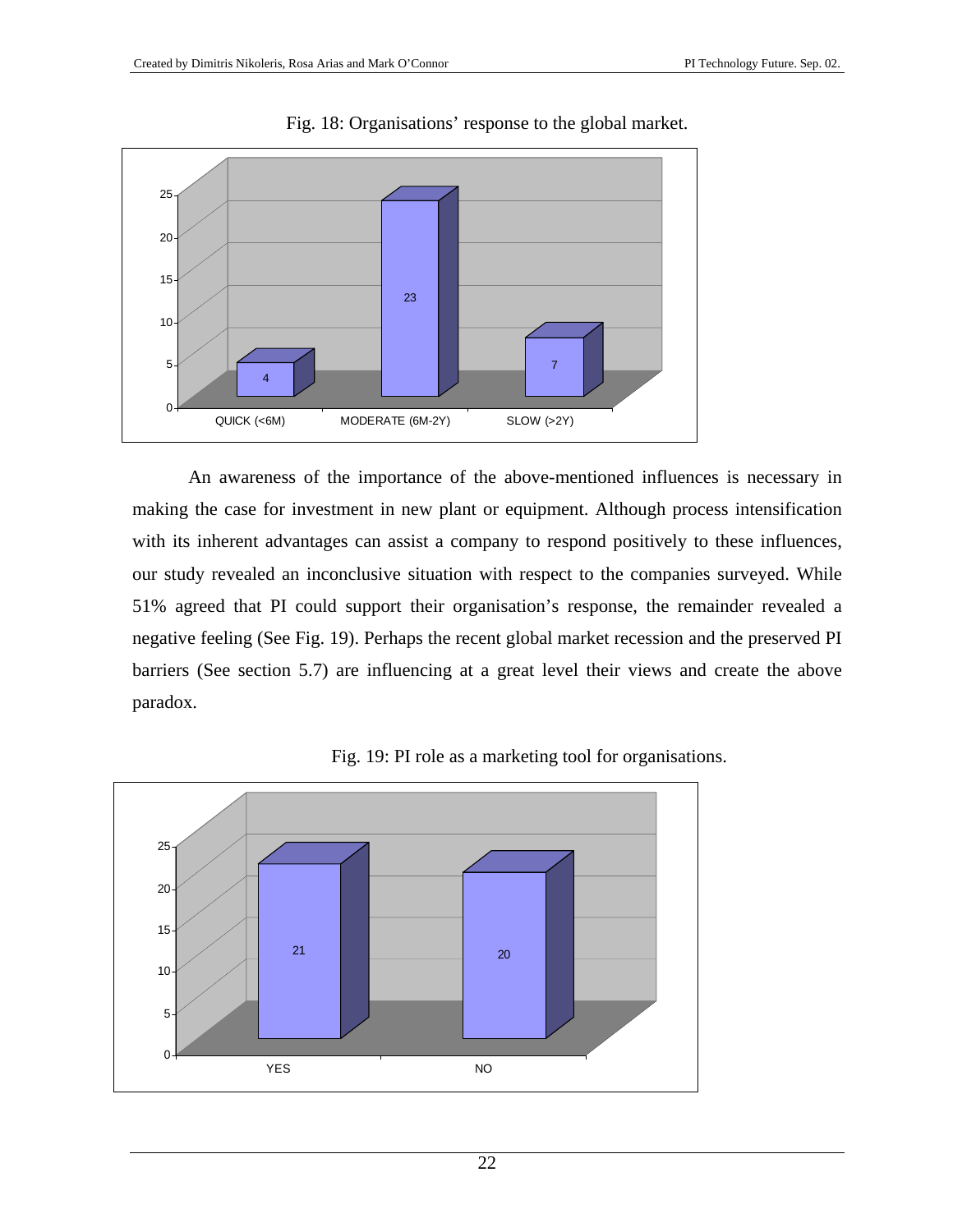#### **5.7 Barriers to PI Implementation**

Barriers to entry present formidable problems to the uptake of PI technologies. Such technological and business related barriers might include:

- Conservatism in the user industries.
- The rush to be 'second', avoiding positive risk.
- Lack of industrial and academic awareness.
- Loss of the buffering effect of large volumes.
- Lacks of codes of practise.
- Limited choice.
- Concern about fouling.
- Lack of supporting tools and backing from senior managers.
- Movement of production to countries where there is less innovation.

Conservatism has been identified as the major barrier for PI implementation, split into two categories within an organisation, namely company structure and management attitudes. Of intermediate importance, the lack of supporting tools from senior managers has been recognised. Consistent with the results of section 5.3, the desire to be the biggest rather than the smallest in terms of equipment/ plant magnitudes was not conceived as a significant limitation for PI adoption.

From the results analysis (see Fig. 20), 72% of those surveyed feel that the perceived PI limitations, as listed above, need to be overcome in order to assist a realisable investment in PI equipment. On a time frame up to 2010, 44% envisage that these barriers are impossible to be conquered at present, 35% expressed that they will limit PI's uptake by 2005 and 21% that this situation will hold even up to 2010. On the other hand, 28% reckon these barriers are not limiting the organisation's decision to invest in PI technology. The majority of these respondents (53%) set 2010 as the threshold year.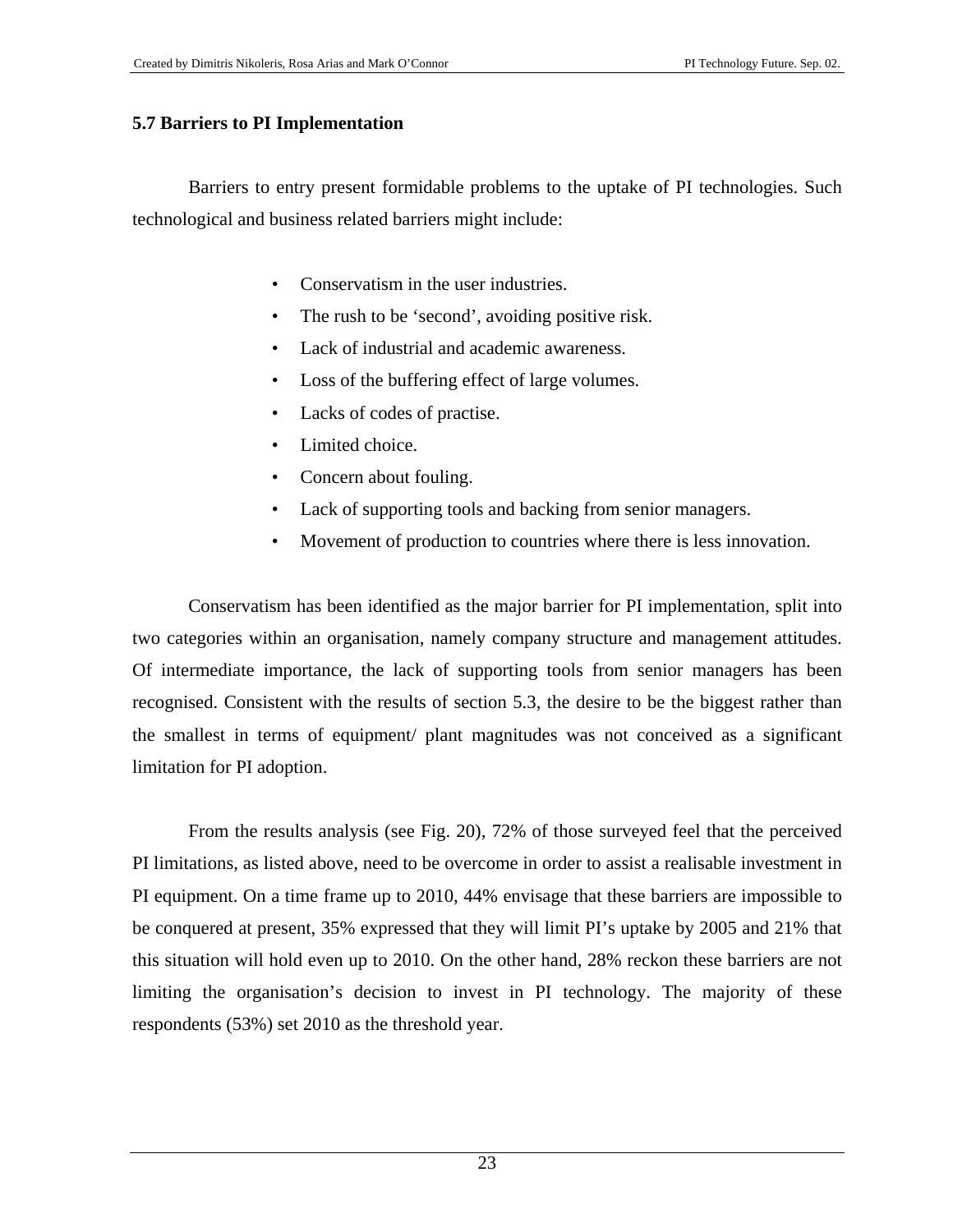



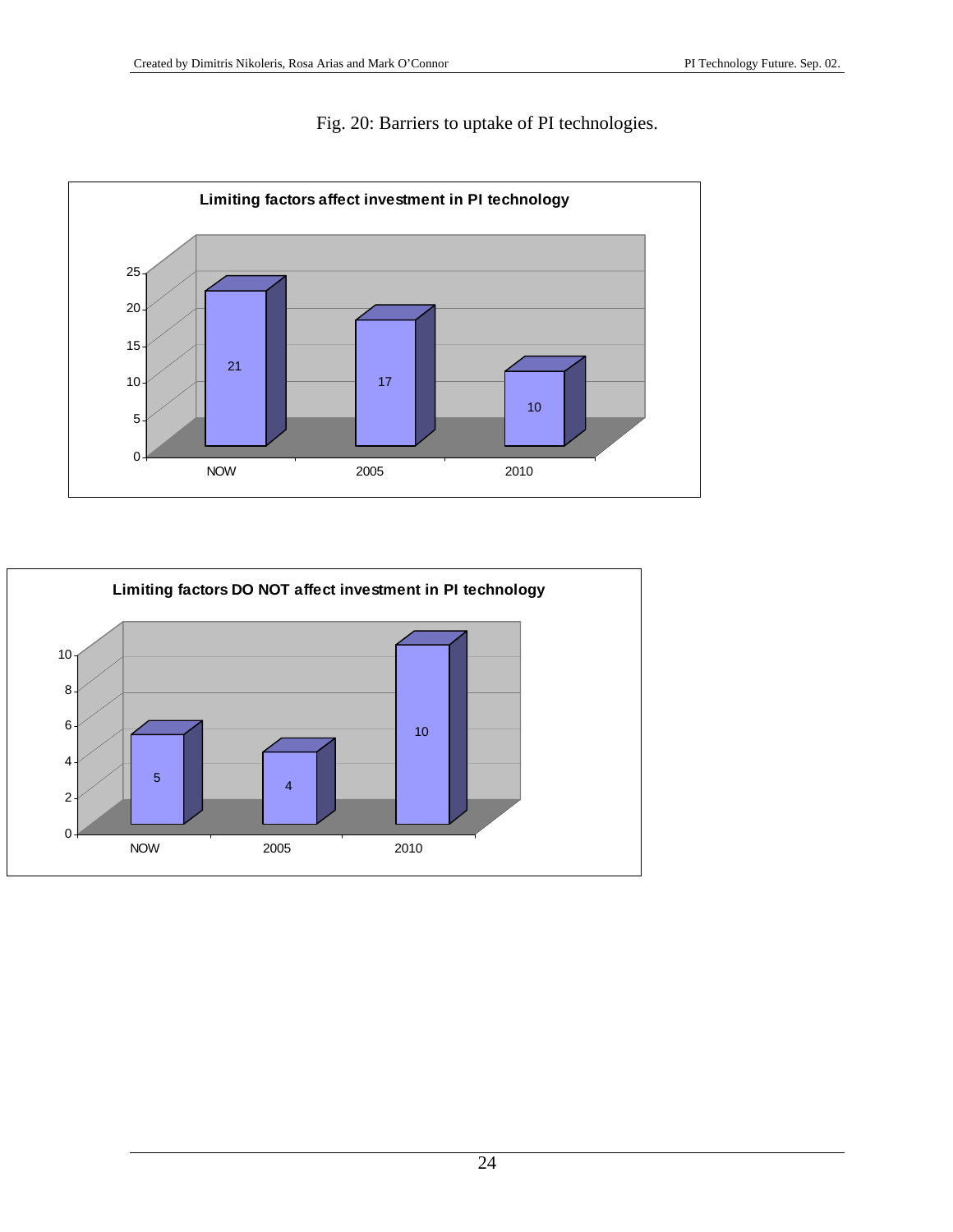#### **6. Strategic Analysis**

Encouragement for the establishment of PI has previously received little attention. Besides technical considerations, it is important that trends in the economic, social and political environments are not overlooked in the Delphi study, as this is often a weakness of many forecasts made by technologists in isolation. From this point of view, the PI originators acting as an emerging energy technology supply company should indeed encourage the production of PI based equipment for the marketplace. A strategic plan, which predates, but is heavily linked with foresight, would be a useful exercise to carry out so as to fully consider the current environmental conditions affecting the firm.

A strategic process model is a structured and comprehensive method of determining long term goals and objectives, the adoption of courses of action and the allocation of resources to carry out these goals. Strategy may be market based (such as the competitive forces or the strategic conflict based approach) or may be resource based, focusing on a firm's strategic architecture and core competences. Based on one of these, a strategy may be chosen and implemented to achieve the objectives of the company, which may be quantifiable or nonquantifiable and may focus on economic, financial, social or environmental aims. Such objectives may include increasing shareholder value or market share, balancing product portfolio or providing expertise services (response to rapid advances in science and technology).

A view of the macro environment is a requirement and will take into account economic, political and social factors before a organisation can identify its strategic possibilities. For a company involved in PI (either a producer or end user), important factors may be governmental support by means of subsidies or tax discounts, academic response, global market trends or public response to environmental policies. Such environmental scanning can be carried out using a PEST analysis. The approximate position on the business cycle will provide a useful indicator, although it must be remembered that forecasts of the future, aligned to the business cycle, may go wrong due to unpredictable events or exogenous shocks which cannot be foreseen. This may have positive or adverse effects to a certain technology. As an example, it may be considered that the recent events of the  $11<sup>th</sup>$  of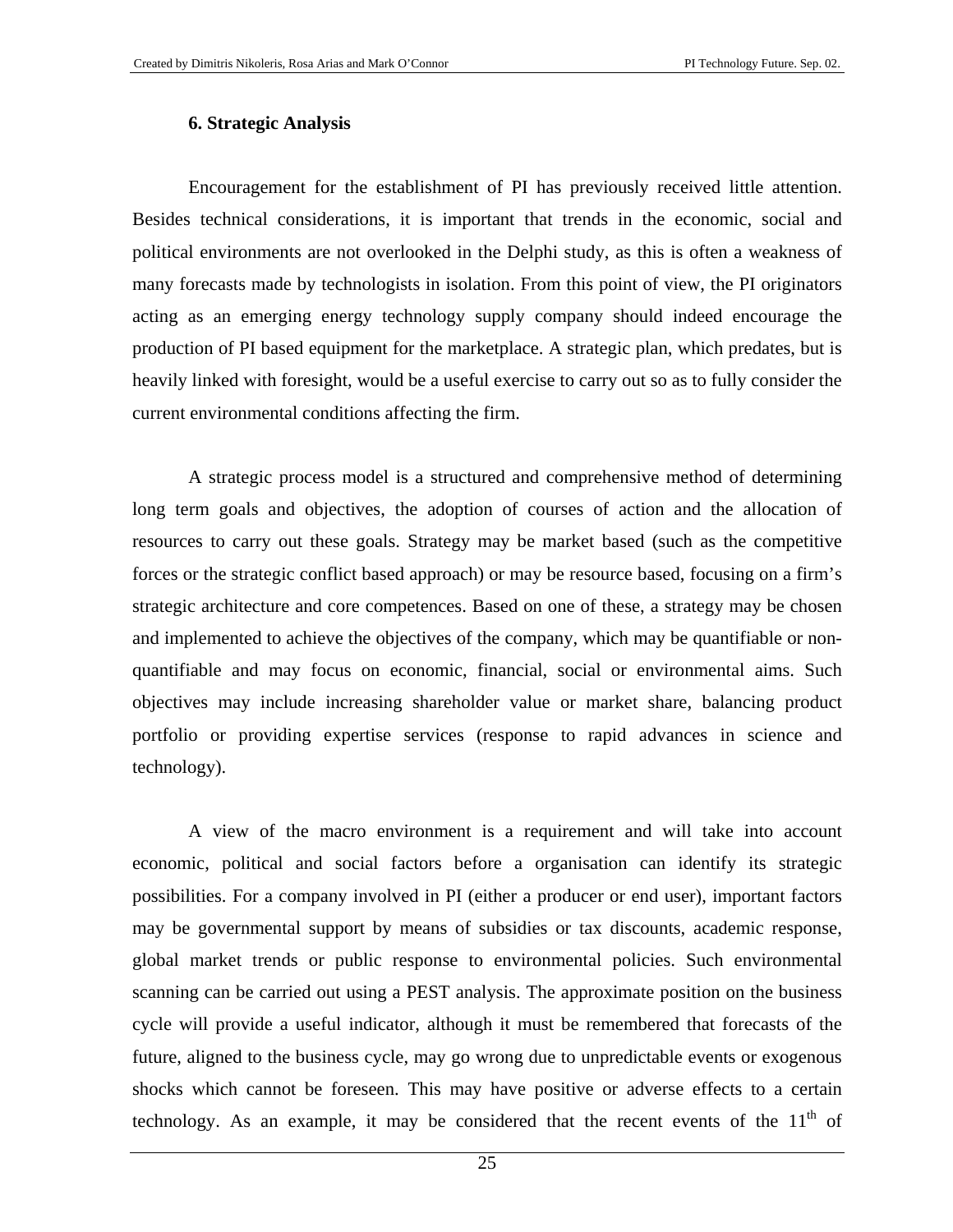September 2001 had stimulated the development of flexible, reliable and compact distributed power generation plants to secure national energy supply. PI, with its ability to radically reduce the size of plant equipment, may benefit from this situation.

An analysis of the industry environment and the likely competition that exists is also a necessary step in attempting to identify the best generic strategy. Determination of the competition type (perfect, imperfect, monopoly, oligopoly) will allow the organisation to decide what pricing options can be taken as for instance, in a perfectly competitive industry, all firms are price takers. It is worth considering the two most important determinants of product success, i.e. perceived product price and perceived product differentiation by consumers and the position of the likely innovative product on this (See Fig 21). Therefore, when the situation comes to the present industry environment for PI, it is evident that the competition type is imperfect. That means that PI, in order to penetrate an already established market dominated by conventional technologies, needs to be competitive in price-wise terms. Governments should play a central role in the shift of the commercial balance in favour of PI technologies, which will allow them to justify their beneficial contribution and gain credits of markets confidence. For example, in the offshore industry, the importance of weight is dominant – saving of one tonne in process equipment weight saves five tonnes of structural weight, which has a value of US \$25,000/tonne. PI has the potential to deliver such a weight reduction in a range of processes, which makes its application cost-effective for the company.



Fig. 21: Perceived Price vs. Perceived Differentiation.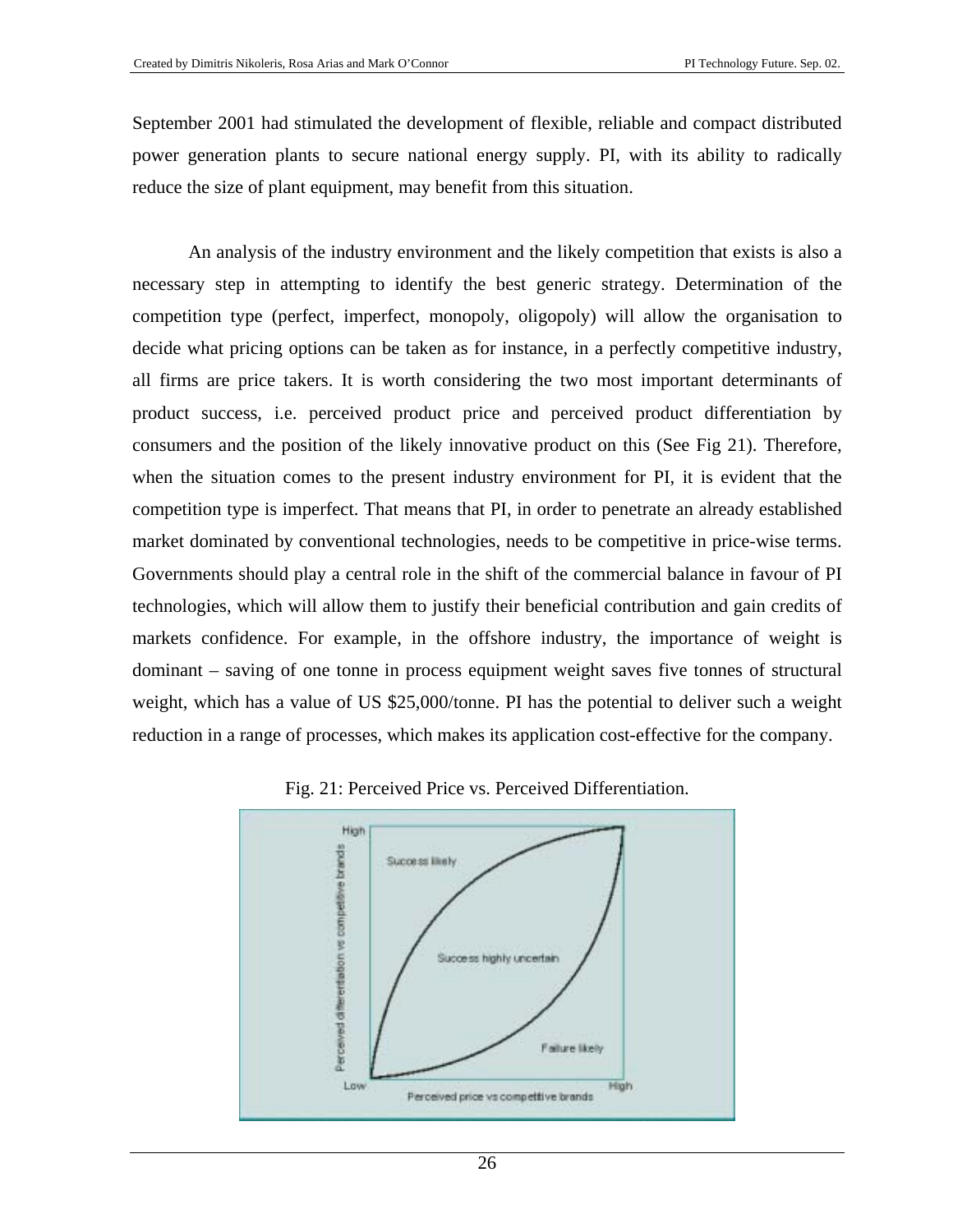It is also necessary to consider what is the market product life cycle i.e. whether it is a young, growing market or not (See fig.22). Stages include:

- *Introduction*: the product is invented and introduced to the market; it can take some time for information about the product to be disseminated.
- *Growth*: the product becomes increasingly well known, markets are penetrated and it possibly replaces other products.
- *Maturity*: all markets are exploited and there is no further increase in sales.
- *Decline*: the product is superseded by technological progress, or substitutes appear.



Fig. 22: Product Life Cycle.

With respect to the above description and the analysis of the results in the previous sections, it can ascertained that most PI technologies are currently undergoing an introductory stage, while others like the CHEs are situated in the growth phase as they have already penetrated the market and are currently substituting their conventional counterparts in many applications. CHEs, while accounting for between 5 and 10% of the US \$15 billion plus world-wide market for heat exchangers, have a sales increase index by about 10% per annum, compared to 1% for all heat exchangers. It can be concluded that all the technologies studied, heat pipes, rotating equipment and enhancement devices, may approach the growth stage in the medium-term (2010–2015). A factor that will contribute to a higher extent for a more rapid growth is the multifunctionality that characterises these technologies. For instance, heat pipes can benefit from their wide use in the micro-electronics industry and expand their market share by exploiting their potential in the chemical industry.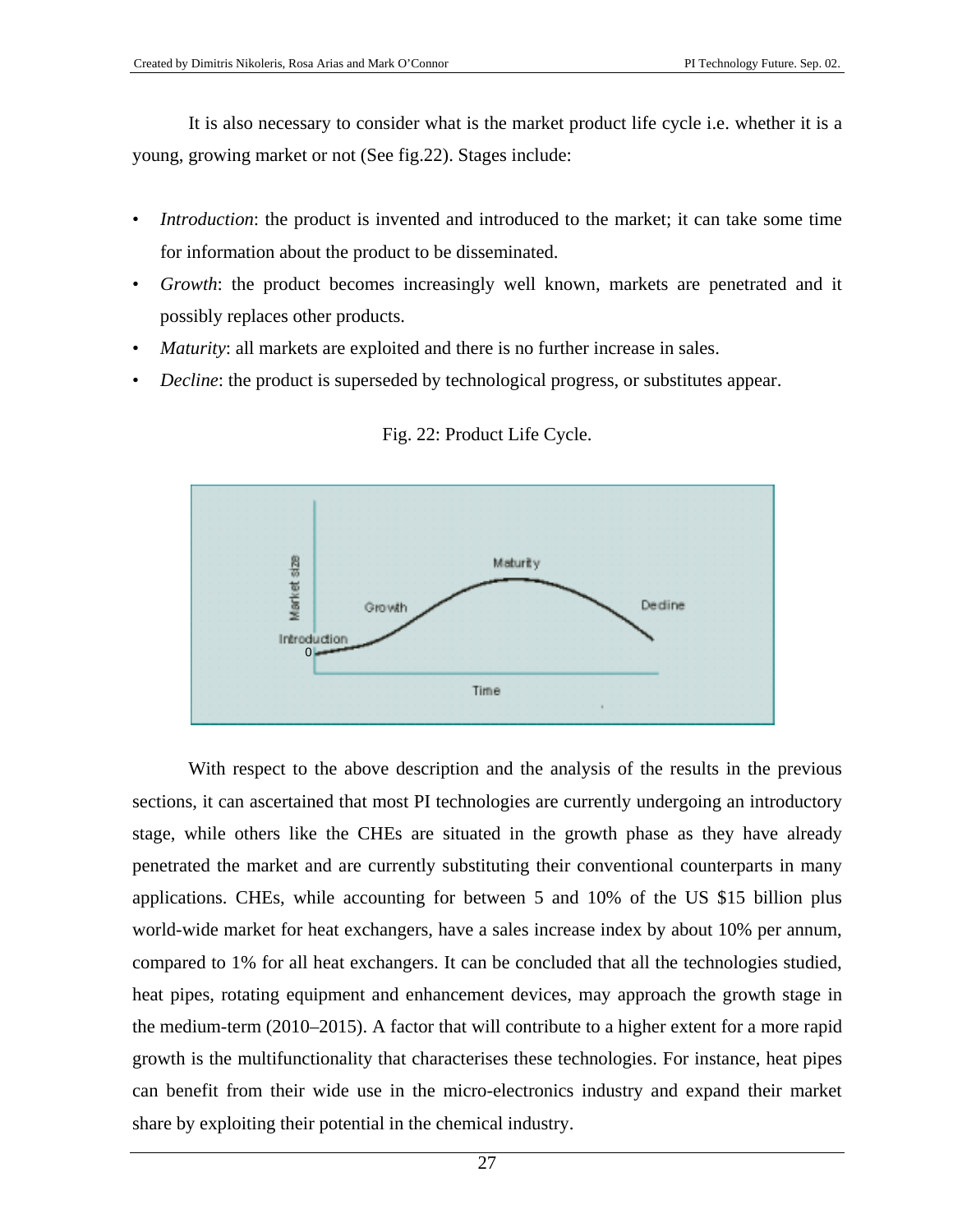The introductory stage of a product can be significantly reduced by the application of the concept of a "desk top" chemical plant, which intensifies the whole life cycle of the product. The laboratory scale would be the full scale plant and, provided that the current industrial batch culture can be supplanted by a continuous mind set, pharmaceuticals could be brought to market much more quickly. This would increase competitiveness and could help speeding the company's response to global market and the customers' requirements, as well as allowing more production of drugs/fine chemicals within patent cover.

Generic strategic alternatives, based on the previous information, can then be viewed and may include corporate strategies such as expansion, stability, retrenchment or a combination of all. A strategy of expansion via related diversification may be one such strategy to maximise shareholder wealth, pending on all other factors being favourable to its likely success.

Thus, it can be deduced that it is indeed a wise and cautious move to perform a comprehensive strategic analysis to determine how realistic opportunities exist in exploiting the forecasted technology of PI as this Delphi study has shown. However, it must be accepted that forecasts can and do indeed turn out to be often wrong, but with a comprehensive analysis of all factors as discussed, risk of this can be minimised. Managerial attitudes will determine whether the forecast result is the route to be chosen. This allows greater probability of achieving a sustainable competitive advantage for the firm.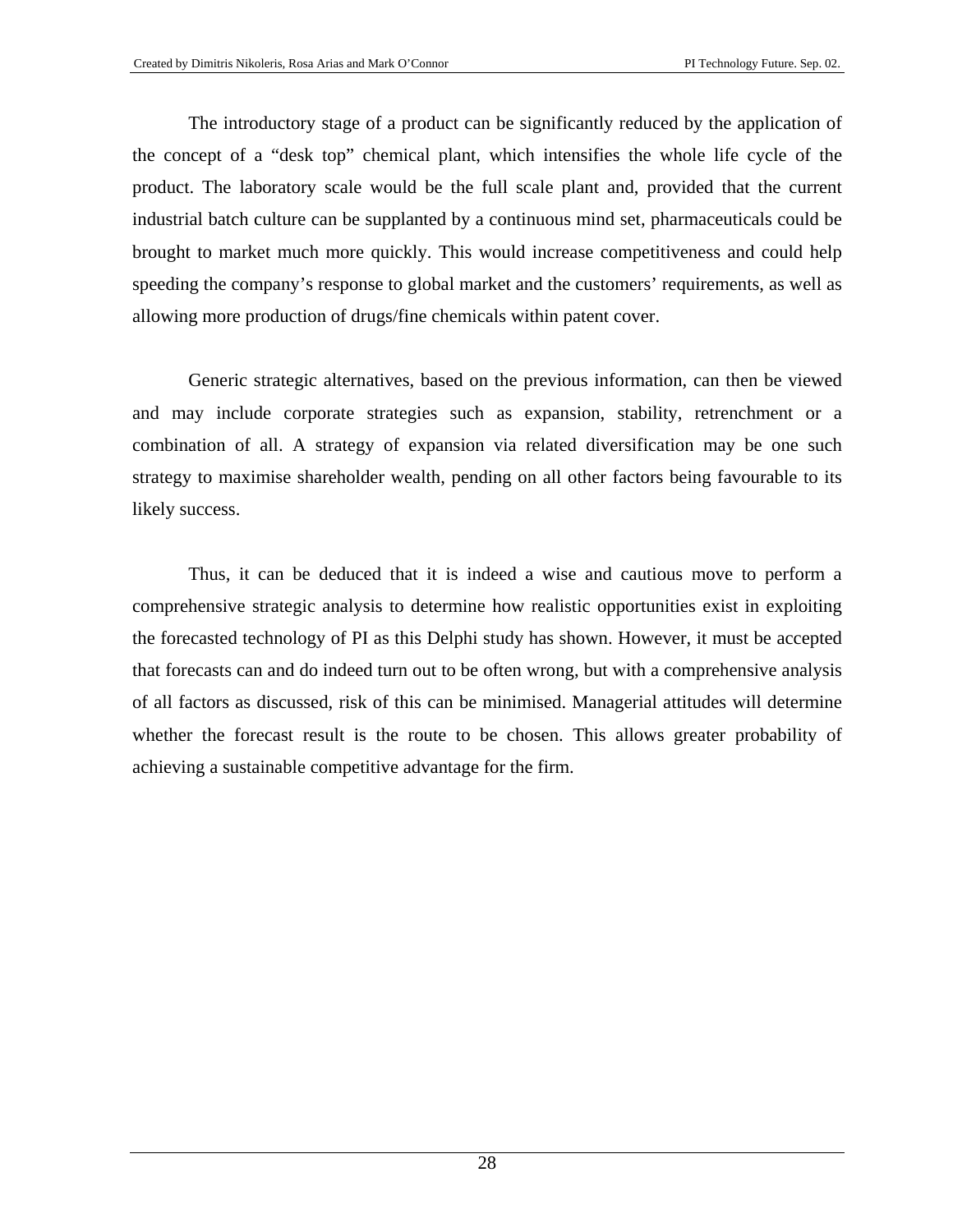#### **7. Conclusion**

This group assignment has been based on the results of the Delphi study conducted in order to identify the possible future scenarios of PI technologies. A number of questionnaires has been forwarded to industry and academia and the data collected were analysed to recognise their views with reference to the subject. Due to the limited time available, this study has utilised the results of only one round of questionnaires, and the views of experts have been summarised in a final report.

The PI areas covered in the study included energy use, safety, plant size reduction, environmental improvement, specific PI technologies, organisation's response and barriers to PI development. An attempt has been made to analyse the interaction of these areas and their relevance to PI's implementation, along with the basic strategic planning model needed by a company to successfully market this technology.

A great progress has been identified in the classification of lower energy use as the most immediate goal for the majority of the experts consulted. In the context of a liberalised electricity market, the prospects of using more than 90% renewable sources by 2020 has been recognised as the most appealing business scenario, closely followed by an increased interest in improving safety. The desirable shift from batch to continuous processing and the aspiration of plant size reduction and lower inventories stated by the experts reflects the great importance attributed to safety issues in the short to medium term. Environmental improvement has not received as much attention as expected. This may be due to the fact that the heart of decision making policies is driven by business interests within an elastic environmental legislation frame.

All analysed PI technologies have been favoured by the experts, although the idea of whole plant intensification or a plant totally based on CHEs appears to be more distant. The business opportunities for PI manufacturers have been identified to be in the provision of tailored products meeting the requirements of specific unit operations or new processes. Rotating PI equipment and heat pipes have been credited as feasible by the majority of the experts in the medium/long term (2010–2015). Heat transfer enhancement devices have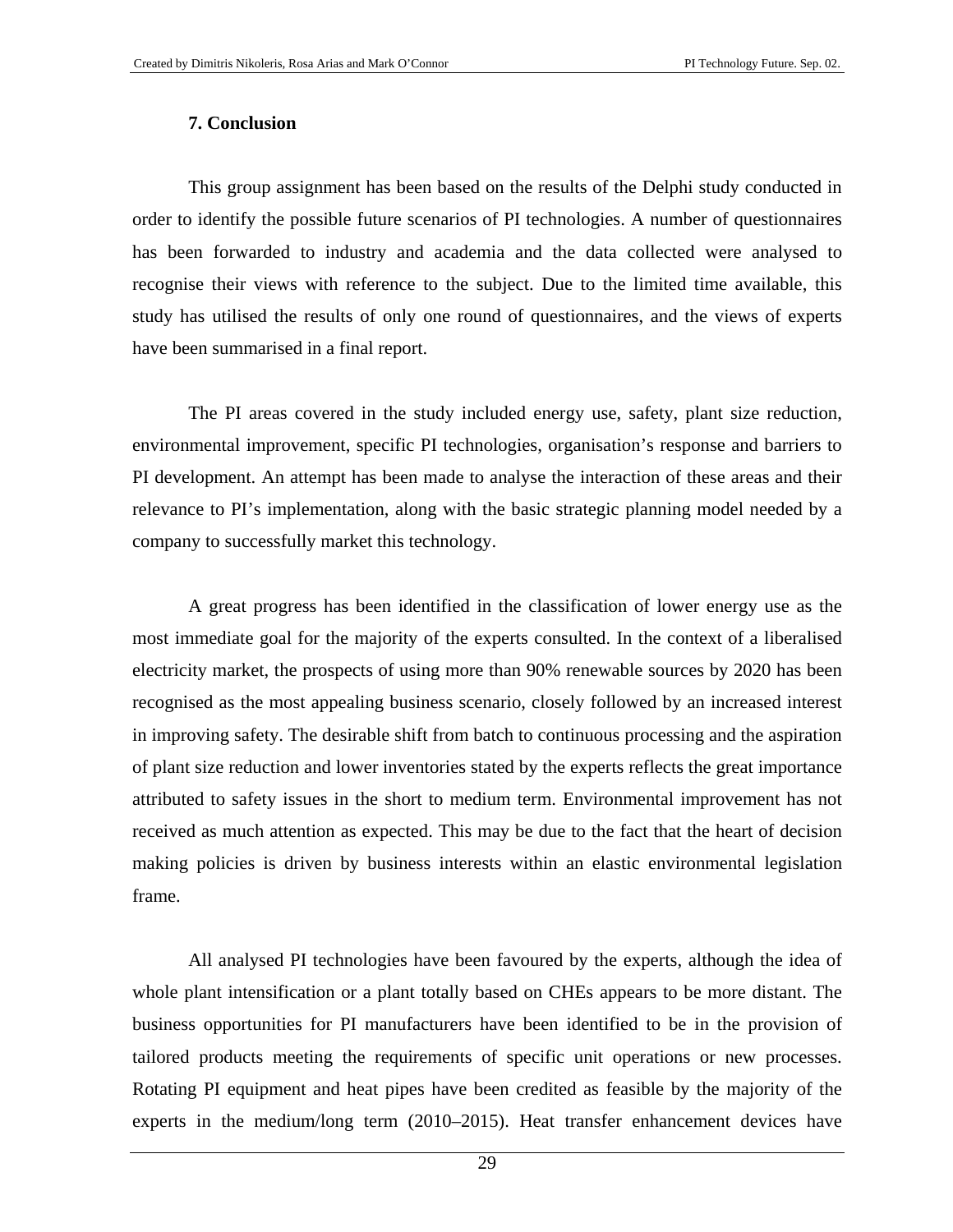experienced a more homogeneous distribution over time with regard to their potential application. The above findings acknowledge the trend towards the use of cleaner technologies, which comes in line with the fundamental design concept of PI equipment and will assist its wider industrial uptake.

However, conservatism still has to be overcome in order to fully implement PI technologies. This is concluded by the contradictory views that experts showed with respect to the overall influences that PI can have in the company's response to global market, customers requirements or advances in science and technology.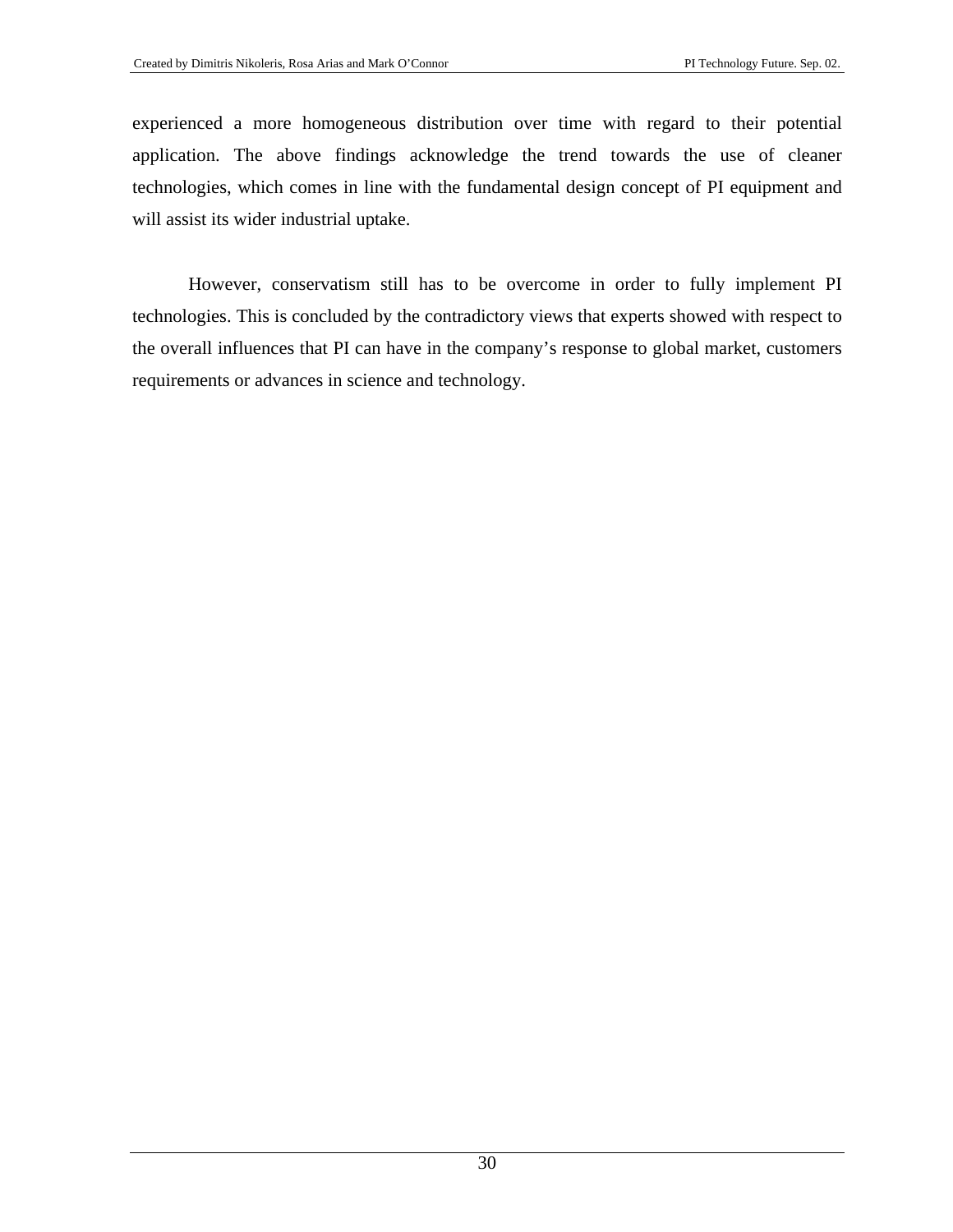#### **8. APPENDIX I**

The essential part of the Delphi study conducted was the preparation of the questionnaire. Great care has been exercised during its development in order to frame the questions properly. Questions have been cast with a view to quantifying, specifying and including a probability, with respect to the likely occurrence of a future scenario, so as to trigger the views of the respondents and identify the trends of the PI technology in question within a specified time dimension.

The areas of interest that this study has been focused on were selected to be the emerging issues of energy use, safety, plant size reduction, environmental improvement, specific PI technologies, organisation's response and the barriers to PI development.

Since this study involved experts from different disciplines and a variety of industrial sectors, it has been recognised that the level of familiarity with the concept of PI and the relevant technologies that are reflecting it would vary respectively. And indeed this fact has been realised during the analysis of the results and the various comments of the respondents.

The questionnaire used can be found in the following pages.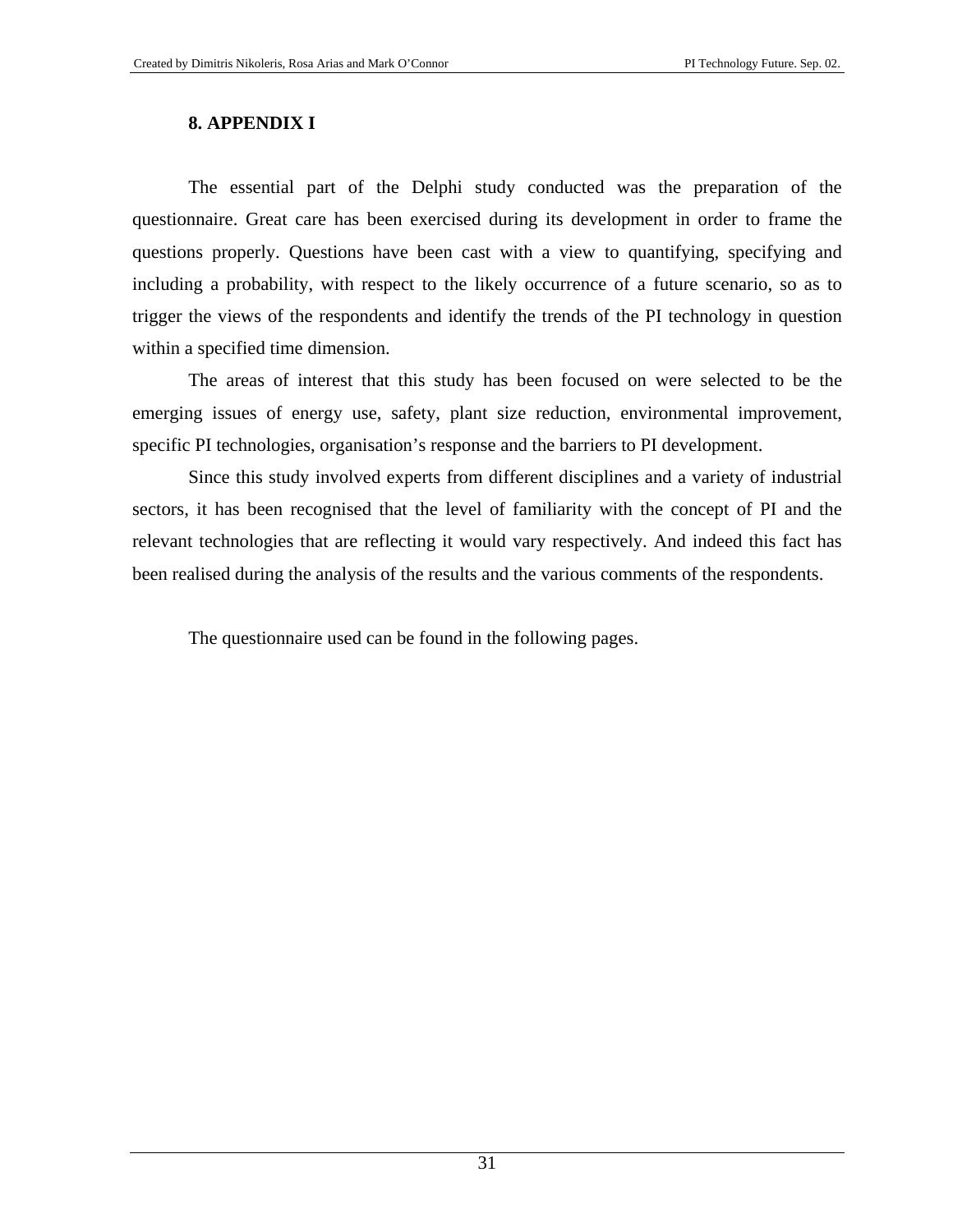# **TECHNOLOGY FUTURES MODULE**

### **PROCESS INTENSIFICATION QUESTIONNAIRE**

| 1. What industry is relevant to your employment? |
|--------------------------------------------------|
| $\Box$ Chemicals                                 |
| $\Box$ Oil & Gas                                 |
| $\Box$ Textiles                                  |
| $\Box$ Paper & Board                             |
| $\Box$ Rubber & Plastics                         |
| $\Box$ Academia                                  |
| $\Box$ Environmental systems                     |
| $\Box$ Other (please specify)                    |
|                                                  |

2. Are you familiar with the concept of Process Intensification (PI)? (see [www.ncl.ac.uk/pin](http://www.ncl.ac.uk/pin) )

Yes

 $\Box$  No

3. Which of the following features of an improved process/plant would appeal to your business by the year:

|                         | 2005 | 2010 | 2020 |
|-------------------------|------|------|------|
| $\Box$ Lower Energy Use |      |      |      |
| $\Box$ Smaller plant    |      |      |      |
| $\Box$ Safer plant      |      |      |      |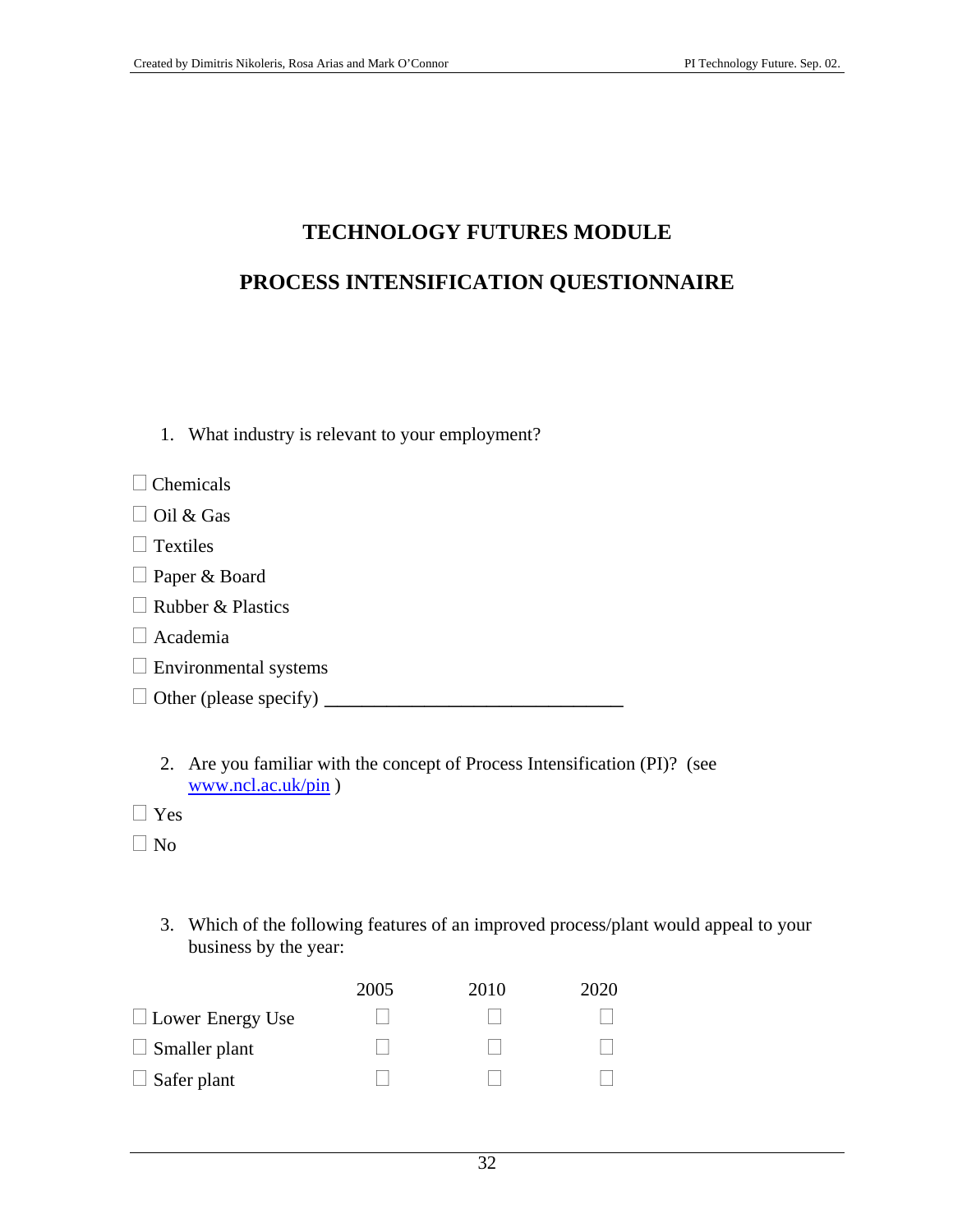- 4. On a scale of 1-10 which of the following scenarios would appeal to your business?
- $\Box$  More than 90% renewable energy supplies by 2020.

 $\Box$  A reduction in plant physical volume by an order of magnitude by 2015.

 $\Box$  Accounting reduction in hazardous inventories of 70% by 2010.

| $\Box$ Targeting a reduction in your greenhouse gas emissions of 20% (more than Kyoto target) |  |  |  |  |
|-----------------------------------------------------------------------------------------------|--|--|--|--|
| by 2010.                                                                                      |  |  |  |  |

 $\Box$  An increase in market share and/or output of 20% by 2010.

5. What areas do you consider relevant as regards to continuous processing?

 $\Box$  Separations

 $\Box$  Heating / Cooling

 $\Box$  Distributed manufacturing (small plants near to the customer)

Other (please specify)\_\_\_\_\_\_\_\_\_\_\_\_\_\_\_\_\_\_\_\_\_

 $\Box$  Not applicable

6. If you use chemical reactors, would you be attracted to move from batch to continuous processes by:

| Yes | No |
|-----|----|
|     |    |
|     |    |
|     |    |
|     |    |

- 7. By what order of magnitude would you like to reduce your process plant VOLUME by 2010:
- $\Box$  0%  $\Box$  2 orders of magnitude
- $\Box$  10%  $\Box$  10 orders of magnitude
- $\Box$  50%  $\Box$  100 orders of magnitude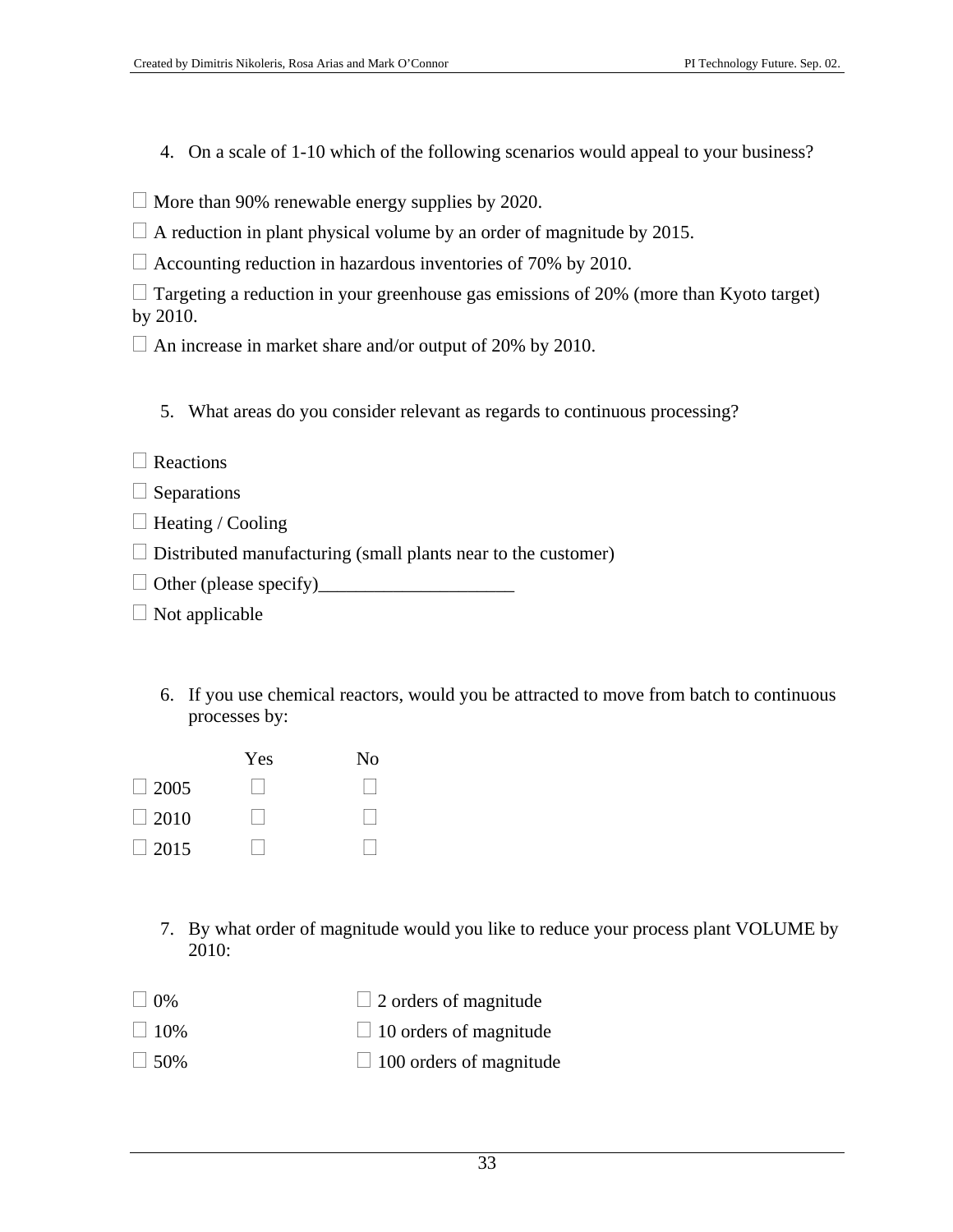8. There are concerns for PI such as fouling, lack of codes of practice or limited choice of equipment. Do you believe these limitations would affect your company's decision to make an investment?

|             | Yes | No |
|-------------|-----|----|
| $\Box$ Now  |     |    |
| $\Box$ 2005 |     |    |
| $\Box$ 2010 |     |    |

- 9. Imagine in ten years time PI is a mature technology. How do you forecast the impact of PI on your plant?
- $\Box$  Intensification of the whole plant
- $\Box$  Intensification of a specific unit operation (debottlenecking...)
- $\Box$  Intensification of a new process
- $\Box$  Other (please specify)
	- 10. There are indications that Compact Heat Exchangers (CHEs) can be the basis for many other intensified technologies or unit operations (e.g. reactors, chiller plant, mixers...). Can you envisage a whole plant based on this technology being in production in 2010?

 $\Box$  Yes

 $\Box$  No

11. Would you see an integrated rotating (e.g. combined separator and reactor units) as feasible by 2015?

 $\n **No**\n$ 

12. Some people claim heat pipes can overcome process heat / mass transfer limitations (e.g. reactions, cooling of microchips, refrigeration plant...) – for more information on heat pipes, visit [www.thermacore.com](http://www.thermacore.com/). Do you believe heat pipes could assist your process plant by 2010?

 $\Box$  Yes

 $\Box$  No

 $\Box$  Yes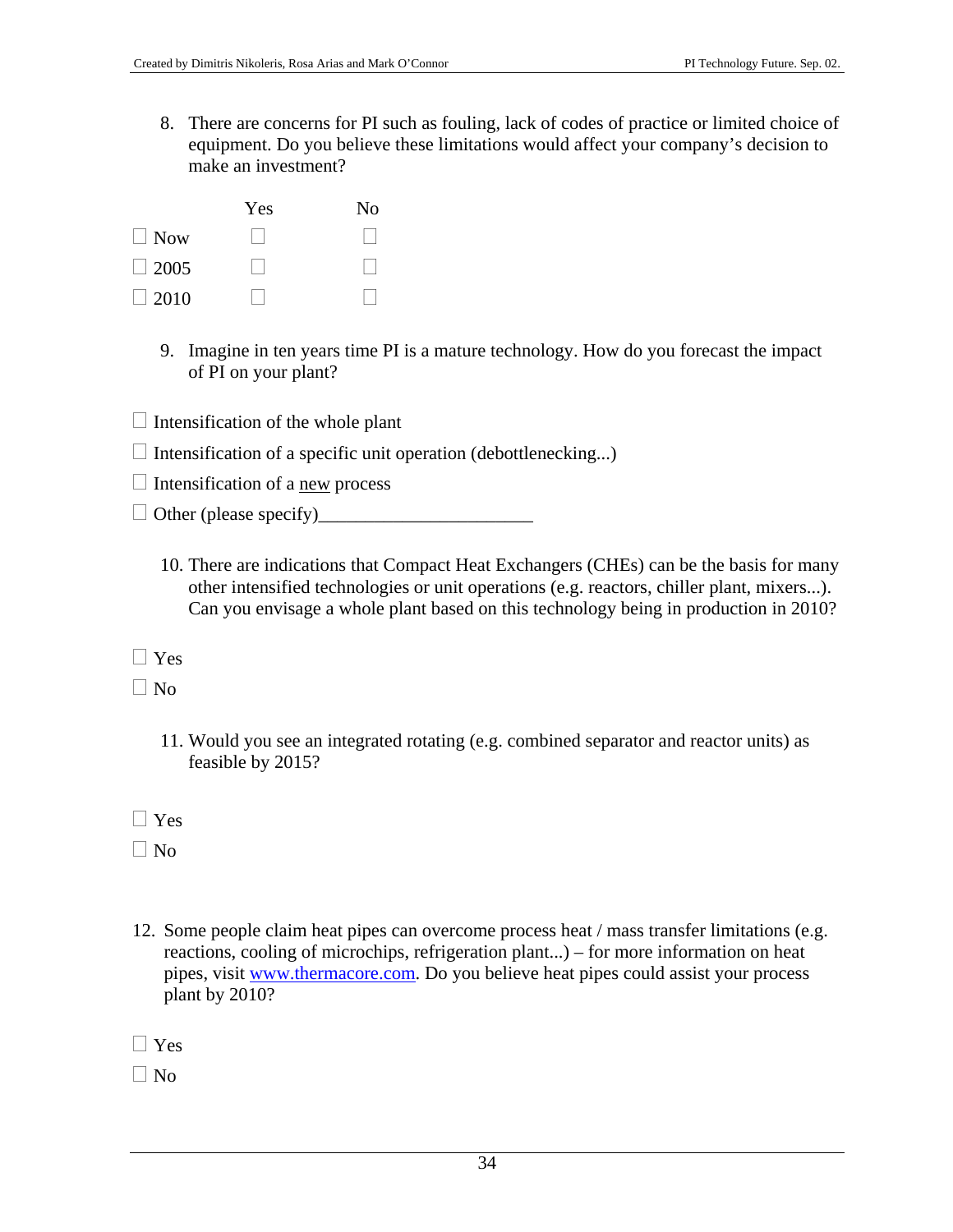- 13. Do you think the utilisation of PI will be assisted by a switch from the current oil based economy to an alternative energy source (i.e. Hydrogen/Ethanol) by 2050?
- Yes
- $\Box$  No
- 14. What is your organisation's response to rapid advances in science and technology?
- □ Quick
- □ Moderate
- $\Box$  Slow
- 15. What is your organisation's response to customer's requirements?
- $\Box$  Quick
- □ Moderate
- $\Box$  Slow

16. What is your organisation's response to the global market?

- □ Quick
- Moderate
- $\Box$  Slow
- 17. Do you think that intensified technology could assist your organisation to respond positively to the above three influences (questions 14, 15, 16)?
- $\Box$  Yes

 $\n **No**\n$ 

|--|--|

ORGANISATION………………………………………….

Thank you very much for your kind support and assistance.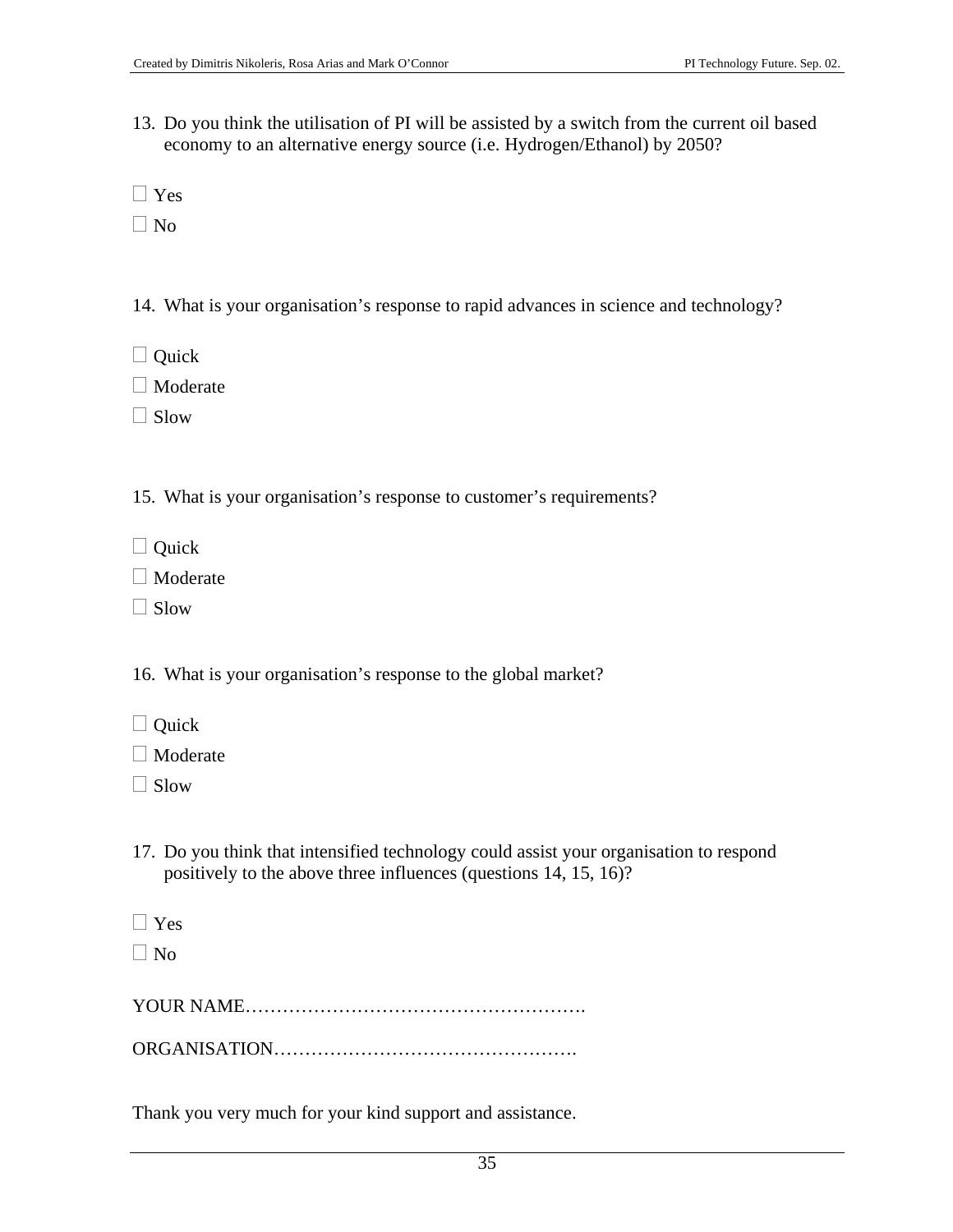#### **9. APPENDIX II**

It should be taken into account that some of the experts belong to different sectors simultaneously, thus the total number of responses received can not be deduced from table 1.

Table 1: List of respondents by industrial sector and percentage of PI awareness.

| <b>TYPE OF INDUSTRY</b>           | N° OF RESPONSES | % OF PI AWARENESS |
|-----------------------------------|-----------------|-------------------|
| Chemicals                         | 16              | 100 %             |
| Academia                          | 13              | 100 %             |
| Oil and Gas                       | 12              | 83 %              |
| Pharmaceuticals                   | $\overline{7}$  | 43 %              |
| <b>Rubber and Plastics</b>        | 6               | 100 %             |
| Environmental systems             | $\overline{7}$  | 85 %              |
| Paper and Board                   | $\overline{4}$  | 100 %             |
| Food and Drink                    | 3               | 67 %              |
| <b>Process Safety</b>             | 3               | 67 %              |
| <b>Textiles</b>                   | $\overline{2}$  | 100 %             |
| Gov. Agency Energy and Env.       | 1               | 100 %             |
| <b>Engineering Consultancy</b>    | 1               | 100 %             |
| <b>Power Generation</b>           | $\mathbf{1}$    | 100 %             |
| <b>District Heating</b>           |                 | 100 %             |
| Machinery                         | $\mathbf{1}$    | $0\%$             |
| <b>Aeronautical and Aerospace</b> | $\mathbf{1}$    | 0%                |

Although the potential of the pharmaceutical sector to harvest the benefits of PI is enormous, it has turned out to have a minor knowledge of PI technologies (43%), which means that a worthy market opportunity for promoting its uptake has been identified.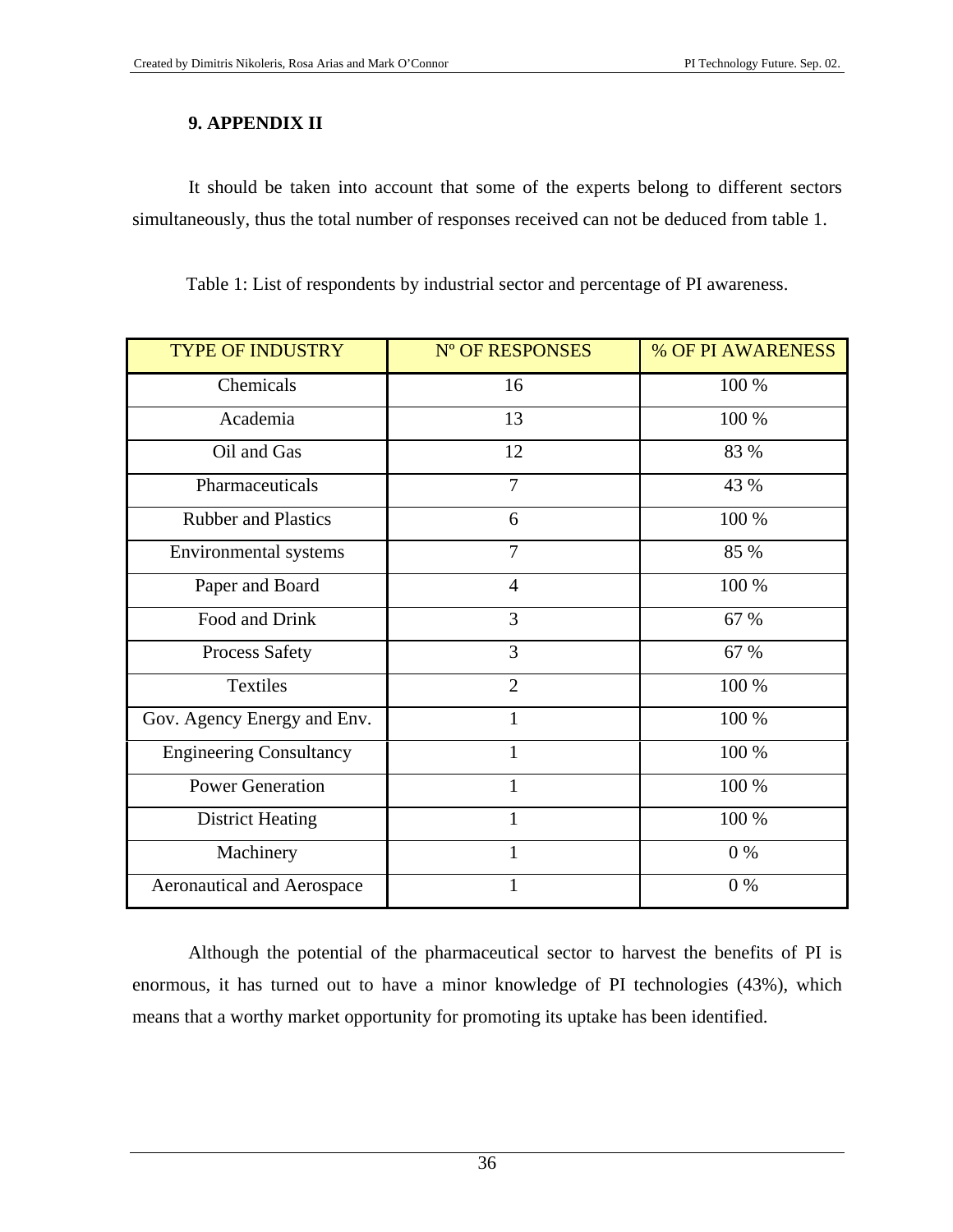

Fig. 1: Experts familiarity with the PI concept.